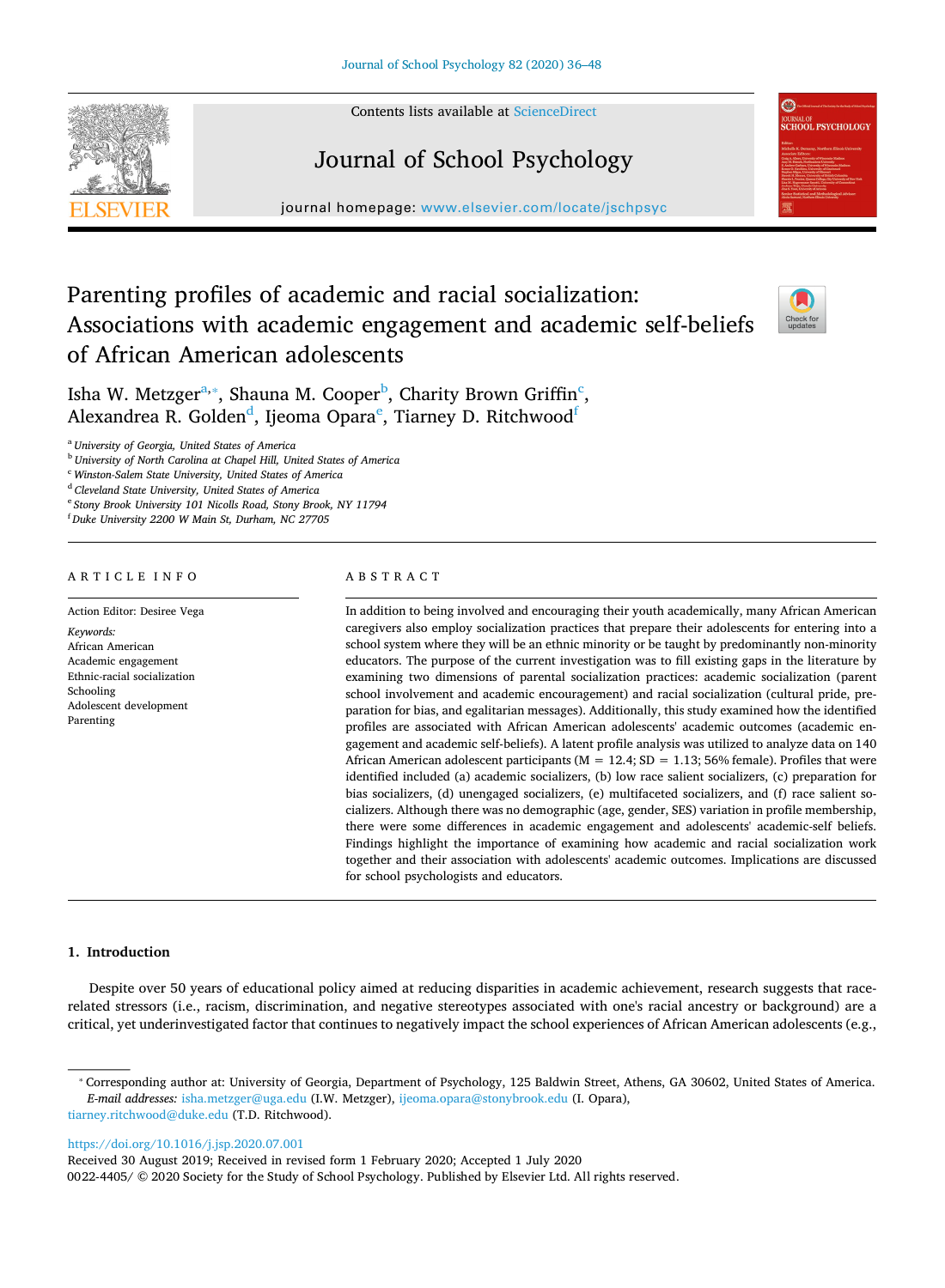[Gibbons et al., 2004](#page-11-0); [Neblett et al., 2008;](#page-12-0) [Smalls et al., 2007\)](#page-12-1). In the school context, Black youth are at a greater risk for experiencing unconscious and overt racism through punitive discipline practices ([Amemiya et al., 2020](#page-10-0)), belonging uncertainty ([Gray et al., 2018](#page-11-1)), and negative racial climates in schools [\(Griffin et al., 2017\)](#page-11-2). Given the suboptimal schooling environments Black youth may be required to navigate, and the general understanding that adolescence is a time of increased risk for youth, scholars have explored the ways that African American parents socialize their adolescents to promote positive academic outcomes ([Greenberg et al., 2003](#page-11-3); [Jeynes, 2005;](#page-11-4) [Smalls, 2010\)](#page-12-2). Although studies emphasize the importance of more general parenting practices, race- or culturallyspecific parenting behaviors are also important for fostering healthy development and positive academic outcomes of African American youth ([Hughes et al., 2006](#page-11-5); [Neblett et al., 2006](#page-11-6)).

Many African American parents have adopted socialization practices, which include employing general parenting strategies (e.g., communicating with administrators and checking homework assignments) and also participating in race- or culturally- specific parenting practices (e.g., conveying racial pride and racial barrier messages) to promote better psychosocial adjustment and positive academic outcomes within their youth [\(Cooper & Smalls, 2010;](#page-10-1) [Hughes et al., 2006;](#page-11-5) [Jeynes, 2005;](#page-11-4) [Neblett et al., 2006;](#page-11-6) [Smalls, 2010](#page-12-2)). However, there are no known studies that have investigated within-group variability in the concerted effort of how parents utilize academic and racial socialization strategies to impact African American adolescents' academic outcomes. To do so would provide much needed information about the ways in which African American parents may utilize general and culturally specific parenting practices in concert to reduce the academic achievement gap between Black youth and their peers. Therefore, the purpose of this study was to address this gap by examining the following research questions: (a) What patterns exist among a sample of African American parents' academic and racial socialization practices? and (b) Are identified patterns associated with differences in African American adolescents' academic outcomes? To do this, we utilized a profile-centered approach to identify parenting profiles of parent school involvement, academic encouragement, promotion of racial/cultural pride, egalitarian, and preparation for bias messages among African American parents. Moreover, this study assessed whether differences in parenting patterns were related to African American adolescents' school engagement and academic beliefs.

### **2. African American adolescents' engagement and academic self-beliefs**

Both theoretical and empirical scholarship acknowledge the primary role that positive academic beliefs and behaviors play in motivational processes for youth [\(Wigfield et al., 2015\)](#page-12-3). Scholars have suggested that researchers move beyond the study of grades and test scores as academic outcomes as these variables reflect a narrow view of students' educational experiences [\(Wong & Rowley,](#page-12-4) [2001\)](#page-12-4). Accordingly, there has been a growing interest in better understanding predictors of academic engagement. Academic engagement is a multidimensional construct describing students' feelings, behaviors, and thoughts about their school experiences and is empirically linked to academic performance and outcomes including achievement test scores, grades, school attendance, and gra-duation rates [\(Dotterer & Wehrspann, 2016](#page-11-7); [Fives et al., 2014](#page-11-8); [Li & Lerner, 2011](#page-11-9); [Skinner et al., 2008;](#page-12-5) [Wang & Eccles, 2012\)](#page-12-6).

Academic engagement refers to the value and effort a student places as an active learner ([Smalls et al., 2007](#page-12-1)). Academic engagement, which measures a student's sustained interest in class and learning environment and examines effort in difficult tasks and one's ability to problem solve, has been linked to social identities that are made salient in the academic domain [\(Garcia & Pintrich,](#page-11-10) [1994\)](#page-11-10). The academic domain is one in which race often is salient for African American youth, particularly during adolescence. For instance, as youth get older, their awareness of negative racial stereotypes becomes more apparent ([Benner & Graham, 2013](#page-10-2)). Consequently, African American adolescents' levels of academic engagement may be influenced by such negative stereotypical beliefs as it becomes intertwined with the meaning of race and their experiences with racial discrimination in school and society [\(Chavous](#page-10-3) [et al., 2008;](#page-10-3) [Smalls et al., 2007\)](#page-12-1).

Academic self-beliefs (i.e., student's views on their academic capabilities, the importance of classes, satisfaction with grades, and vertical or horizontal comparisons to peers) also are an important component of school adjustment [\(Saunders et al., 2004](#page-12-7)). Previous studies with African American youth demonstrate that positive views about one's academic ability are associated with greater academic adjustment [\(Witherspoon et al., 1997\)](#page-12-8) and achievement [\(Awad, 2007;](#page-10-4) [Cokley, 2000](#page-10-5)). Furthermore, studies consistently show strong associations between parenting behaviors and adolescents' beliefs about their academic abilities (e.g., [Cooper & Smalls,](#page-10-1) [2010;](#page-10-1) [Ford et al., 2002](#page-11-11)).

Adolescents' beliefs about their abilities are important. Theoretical frameworks such as attribution theory, self-efficacy theory, and social learning theory have posited that if youth believe they can accomplish a particular task, they will also perform better and be more motivated to select increasingly challenging tasks ([Bandura, 2006](#page-10-6); [Kay et al., 2016](#page-11-12)). As adolescents feel more competent in a particular task academically, they begin to value it more, thereby increasing their interest and engagement [\(Vuolo et al., 2014\)](#page-12-9). It is argued that youths' academic-self beliefs are determined by their self-efficacy and expectations of success. Whereas self-efficacy refers to people's judgments of their capacity to organize and execute courses of action required to attain designated types of performances [\(Bandura, 1986](#page-10-7)), expectations of success in school can indicate how youth believe they will do on academic tasks; thus, academic beliefs are important to how adolescents' evaluate their competence and ultimately how they perform.

### **3. A multi-dimensional approach to understanding parenting socialization practices**

Multidimensional approaches can illuminate patterns between individuals based on characteristics or behaviors of interest [\(Jung](#page-11-13) [& Wickrama, 2008](#page-11-13); [Weaver & Kim, 2008](#page-12-10)). In particular, studies utilizing profile-oriented approaches show that African American and other ethnic minority parents vary in the frequency (low, moderate, high), type (positive, negative, multifaceted, low race salience, unengaged), and function (protective, proactive, or adaptive) of messages they choose to convey when socializing their adolescents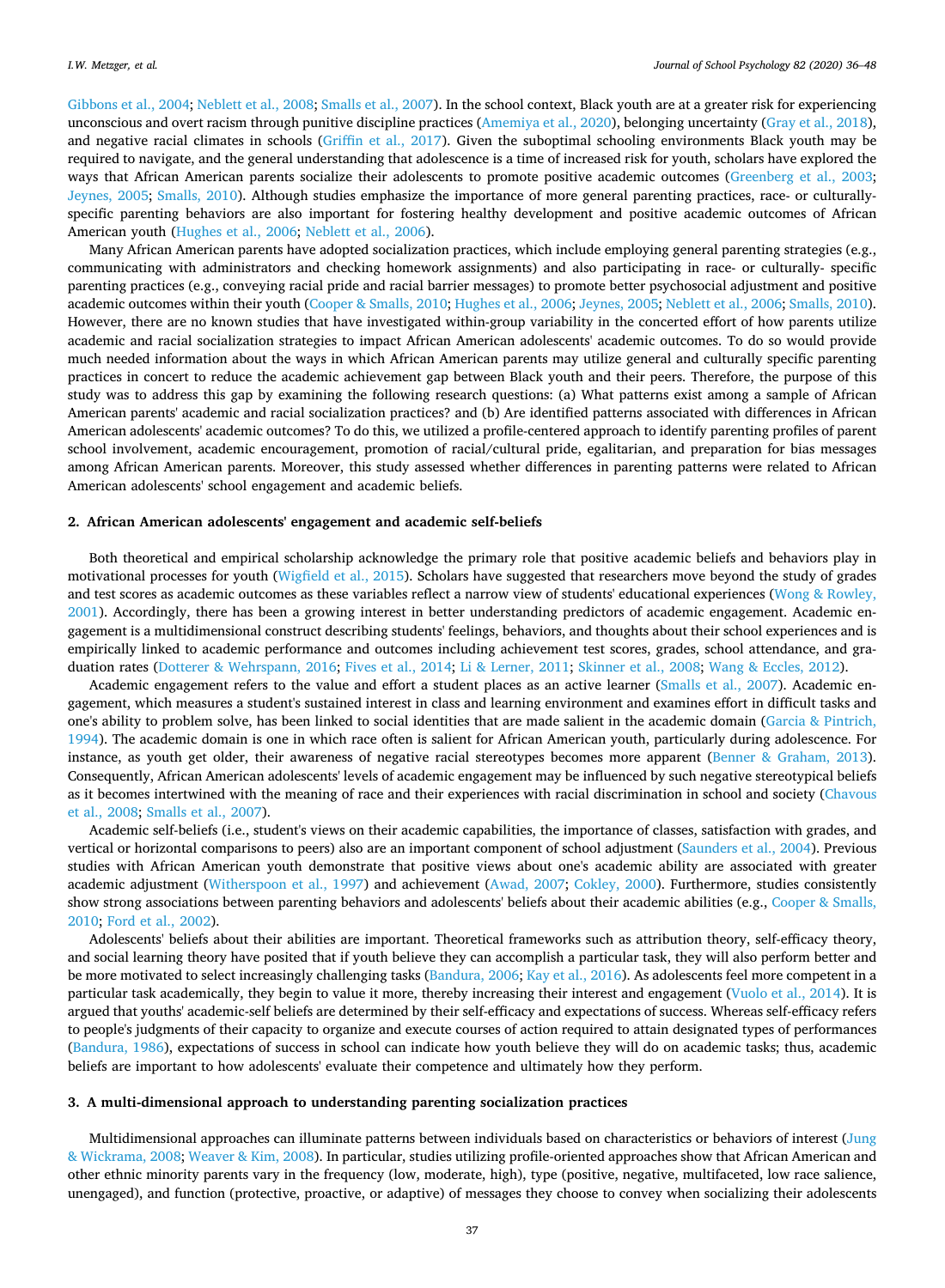(e.g., [Ayón et al., 2019](#page-10-8); [Cooper et al., 2015](#page-11-14); [Neblett et al., 2008](#page-12-0); [White-Johnson & Sellers, 2010\)](#page-12-11). Few studies, however, have explored how academic and race specific parenting practices work in concert to impact African American adolescents' academic outcomes (e.g., [Cooper & Smalls, 2010;](#page-10-1) [Smalls, 2010](#page-12-2)). Collectively, studies show that parents who are warm and democratic, involved and encouraging toward their adolescents academically, and convey race-related socialization messages have adolescents who are more highly engaged and feel more positively about school. Utilizing a latent profile approach, the current investigation examines the concerted efforts of African American parents' academic and racial socialization.

### *3.1. Academic socialization*

Parental academic socialization is an amalgamation of the beliefs, behaviors, and expectations in which parents engage to guide their youth's academic and school-related development [\(Yamamoto & Sonnenschein, 2016\)](#page-12-12). These practices often promote academic success while fostering autonomy in youth [\(Hill & Tyson, 2009;](#page-11-15) [Steinberg, 1996\)](#page-12-13). Academic socialization practices are particularly important given the academic difficulties generally experienced during adolescence ([de Bruyn et al., 2003\)](#page-11-16) and the additional risks that African American adolescents experience due to increased awareness of negative racial stereotypes and experiences with discrimination ([Hill & Craft, 2003;](#page-11-17) [Jeynes, 2005](#page-11-4)). To date, various dimensions of parent academic socialization have been identified including, but not limited to, parental school involvement, academic encouragement, and educational values [\(Suizzo et al., 2016](#page-12-14); [Taylor et al., 2004\)](#page-12-15). Significant relationships have been established between academic socialization practices and African American youth's academic outcomes ([Cooper & Smalls, 2010;](#page-10-1) [Darensbourg & Blake, 2014](#page-11-18); [Suizzo et al., 2016\)](#page-12-14). In particular, two dimensions that have been highlighted as critical in the academic success of adolescents include parental school involvement and academic encouragement [\(Abdul-Adil & Farmer Jr, 2006;](#page-10-9) [Hill & Roberts, 2019](#page-11-19)). However, our understanding of these practices in the context of African American adolescents' racialized experiences remains minimal. Thus, understanding the ways in which parents' academic socialization practices inform the academic outcomes of African American adolescents is vital. Based upon the literature, the current study examines two dimensions of parent academic socialization: (a) parental school involvement and (b) academic encouragement.

*Parental school involvement* encompasses how parents work with schools to foster positive academic outcomes for their adolescents [\(Hill & Craft, 2003;](#page-11-17) [Taylor et al., 2004](#page-12-15)). This includes behaviors such as attending parent-teacher conferences and involvement in parent organizations (e.g., parent teacher associations). However, for African American families, barriers such as racial biases, socioeconomic status, and negative intergenerational experiences may prevent parents from engaging in traditionally studied school involvement behaviors [\(McKay et al., 2003](#page-11-20); [Taylor et al., 2004;](#page-12-15) [Yamamoto & Sonnenschein, 2016](#page-12-12)). Despite this, parents remain involved in their children's schooling through means such as attending school events, helping with their youths' homework, and other school-related behaviors ([Archer-Banks & Behar-Horenstein, 2008\)](#page-10-10), thus expanding our conceptualization of parental school involvement practices.

Overall, parental school involvement consistently has been linked to adolescent academic outcomes including school engagement, academic self-beliefs, and educational utility ([Castro et al., 2015;](#page-10-11) [Simons-Morton & Chen, 2009;](#page-12-16) [Wilder, 2014\)](#page-12-17). Although studies show that academic involvement may be more strongly associated with African American adolescents' school performance [\(Taylor](#page-12-15) [et al., 2004\)](#page-12-15), the barriers presented to parents' ability to be involved in their adolescents' in-school experiences and the scarcity of research considering non-traditional demonstrations of school involvement [\(Abdul-Adil & Farmer Jr, 2006](#page-10-9)) makes this a particularly important topic of study for this population.

Through motivating their adolescents to do well in school, *academic encouragement* allows parents to provide academic-related support (e.g., checking homework) without restricting autonomy. Studies of African American students (e.g., [Tucker et al., 2000](#page-12-18)) show that although youth are generally less involved in school during adolescence, students who are praised and encouraged by their parents are more actively involved during class and while completing their homework. Thus, researchers should seek to understand which optimal levels of parental academic encouragement positively impact African American adolescents' academic outcomes.

#### *3.2. Racial socialization*

African American parents also encourage academic success by transmitting messages regarding one's experience as a racial/ethnic minority ([Brown & Krishnakumar, 2007](#page-10-12)). Racial socialization is defined as the mechanisms through which parents transmit the cultural behaviors, perceptions, values, and attitudes of their racial/ethnic group and prepare their adolescents for dealing with prejudice and discrimination [\(Hughes et al., 2006](#page-11-5)). Emerging research trends and conclusions point to both the promotive and protective role of racial socialization for Black adolescent development ([Anderson & Stevenson, 2019;](#page-10-13) [Neblett et al., 2012;](#page-12-19) [Reynolds](#page-12-20) [& Gonzales-Backen, 2017](#page-12-20); [Varner et al., 2018\)](#page-12-21). Specially, these studies show that racial socialization buffers against the negative effects of racial discrimination and promotes positive development, including academic adjustment ([Neblett et al., 2006, 2008](#page-11-6); [Smalls, 2009](#page-12-22); [Suizzo et al., 2008\)](#page-12-23). Consistent with scholars' recommendations to study adaptive aspects of culture and culturally informed strengths (e.g., [Gaylord-Harden et al., 2012](#page-11-21)), we consider how parents' racial socialization messages might use racial socialization in conjunction with more universal parenting practices and how such socialization might be associated with academic outcomes.

Several different forms of racialization have been identified in the literature (e.g., [Boykin & Toms, 1985;](#page-10-14) [Hughes et al., 2006](#page-11-5)). Research suggests that the most commonly transmitted racial socialization messages by African American parents include *cultural pride* and *preparation for bias*. Past studies estimate the commonality of these two types of practices being as high as 91% and 88% in African American families, respectively ([Hughes, 2003](#page-11-22)). An additional theme that has emerged in the extant racial socialization literature is *egalitarian messages* ([Boykin & Toms, 1985;](#page-10-14) [Hughes et al., 2006](#page-11-5)). Though these messages may be less commonly compared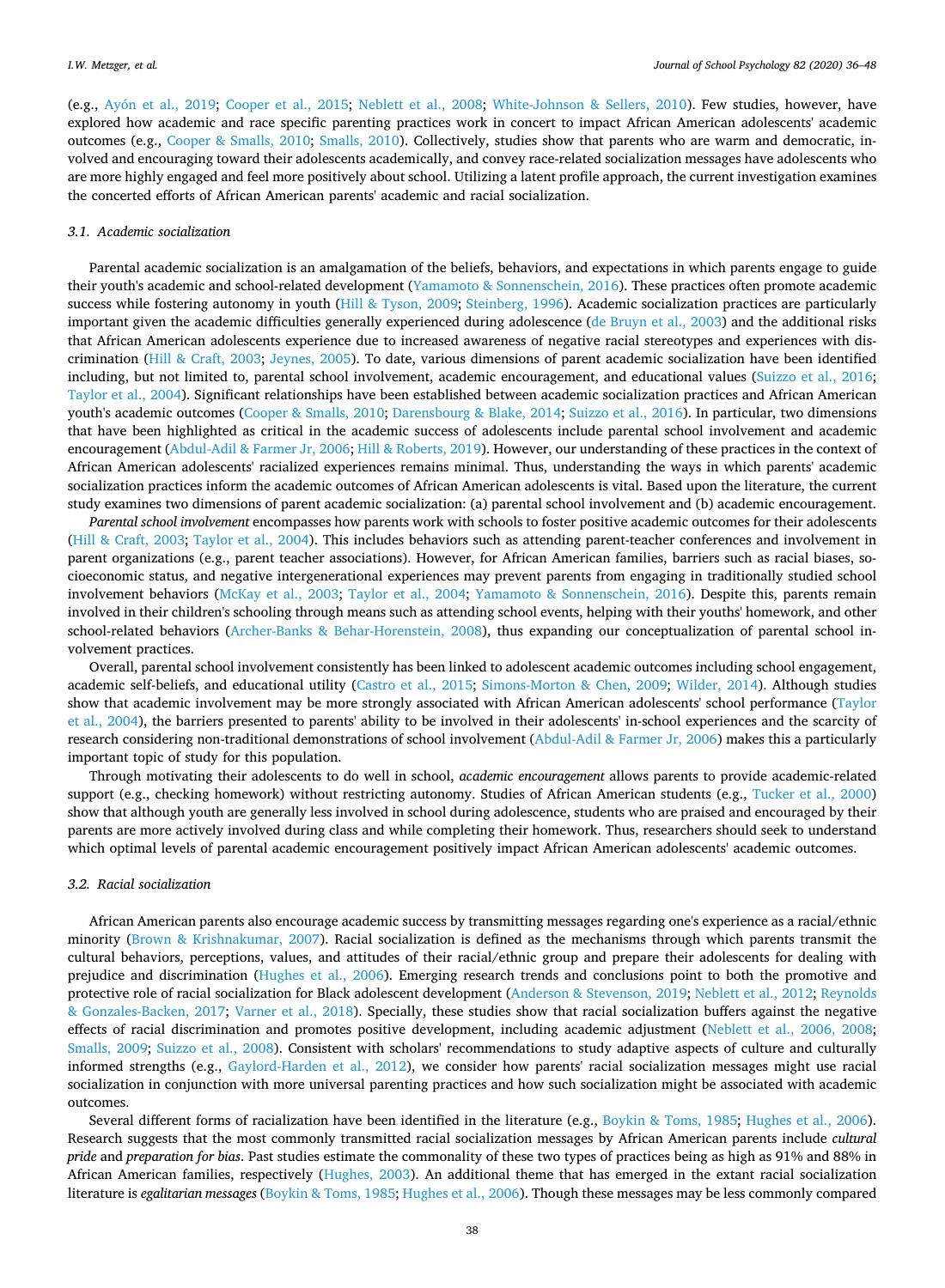to cultural socialization and preparation for bias messages, studies suggest that these messages are prevalent among Black families. For instance, among qualitative research, African American parents have reported emphasizing hard work, self-acceptance, and equality as the dominant racial socialization strategy used [\(Marshall, 1995](#page-11-23); [Thornton et al., 1990](#page-12-24)). We focus our study on these commonly occurring racial socialization strategies given their prevalence among African American family units.

When parents actively teach their youth about African American history and culture, they are transmitting *cultural pride* messages [\(Smalls, 2009](#page-12-22)). Largely, these behaviors are aimed at promoting positive feelings including greater self-efficacy, motivation, and persistence. Cultural pride messages promote positive racial identity development and prepare African American youth to succeed academically, despite encountering racial bias and stressful racial experiences in school [\(Brown & Krishnakumar, 2007](#page-10-12); [Hughes et al.,](#page-11-5) [2006;](#page-11-5) [Neblett et al., 2006](#page-11-6)). In their meta-analyses highlighting the benefits of youth feeling positive about their race, [Rivas-Drake](#page-12-25) [et al. \(2014\)](#page-12-25) found that the overall association of having a positive racial affect was positively and significantly associated with academic adjustment, with an estimated effect size of 0.18. This summative finding provides support for the importance of cultural socialization for academic outcomes.

*Egalitarian* messages are seen through parents transmitting beliefs about interracial equality, peace, and co-existence ([Lesane-](#page-11-24)[Brown et al., 2005](#page-11-24)). Egalitarian messages also promote cross-racial relationships ([Brown & Krishnakumar, 2007\)](#page-10-12) and emphasize diversity and awareness of other cultural groups [\(Hughes & Johnson, 2001\)](#page-11-25). Past research shows that African American adolescents whose parents transmit more egalitarian messages tend to be more curious and engaged in the classroom (e.g., [Neblett et al., 2006](#page-11-6)). Furthermore, this same investigation also provided evidence indicating that egalitarian messages serve as a unique predictor of academic outcomes ([Neblett et al., 2006](#page-11-6)).

*Preparation for bias* messages promote youth's awareness of discrimination as well as strategies that help youth cope with ex-periences associated with being an African American in majority spaces [\(Neblett et al., 2009\)](#page-12-26). Although some studies show positive effects of preparation for bias messages ([Smalls, 2009\)](#page-12-22), others indicate that preparation for bias messages are related to negative academic engagement when conveyed alone ([Murry et al., 2009\)](#page-11-26). Also, investigations suggest that when coupled with other socialization dimensions (e.g., egalitarian messages), preparation for bias socialization is associated with adolescent academic and psychosocial outcomes [\(Cooper & Smalls, 2010](#page-10-1); [Neblett et al., 2008](#page-12-0)). Together, these studies suggest that racial socialization dimensions individually impact adolescent outcomes, and these dimensions interact to have implications for African American adolescents' academic outcomes.

### *3.3. The present study*

Our study is grounded in two theories regarding socialization in Black families: Boykin and colleagues' ([Boykin, 1986;](#page-10-15) [Boykin &](#page-10-16) [Ellison, 1995;](#page-10-16) [Boykin & Toms, 1985](#page-10-14)) triple quandary theory and [Garcia Coll et al.'s \(1996\)](#page-11-27) integrative model for the study of developmental competencies in minority youth. According to Boykin and colleagues [\(Boykin, 1986;](#page-10-15) [Boykin & Ellison, 1995;](#page-10-16) [Boykin &](#page-10-14) [Toms, 1985](#page-10-14)), socialization is complex for Black parents as they are tasked with using a combination of socialization practices in child rearing. These socialization practices include those that emphasize life skills that apply universally (e.g., promoting education using egalitarian messages) and other practices that are unique to their youth's status as an African American (cultural pride) and as a racial minority navigating oppressive systems such as schools (preparation for bias). [Garcia Coll et al. \(1996\)](#page-11-27) also posited that schools can be inhibiting environments for Black youth as a result of the presence of suboptimal factors such as anti-Black racism, prejudice, and discrimination. Given the prevalence of these racial stressors, [Garcia Coll et al. \(1996\)](#page-11-27) also suggested that Black parents may leverage their racial socialization practices to protect their youth from the deleterious effects of racial subordination in hopes of promoting positive development ([Hughes et al., 2006](#page-11-5)).

Building upon theoretical (e.g., [Boykin & Toms, 1985](#page-10-14); [Garcia Coll et al., 1996](#page-11-27)) and empirical evidence demonstrating the in-teractive relationships and concerted efforts of academic and racial socialization as a foundation (e.g., [Cooper & Smalls, 2010;](#page-10-1) [Smalls,](#page-12-2) [2010\)](#page-12-2), the current investigation utilizes a multidimensional profile-centered approach to identify parental socialization profiles. This study identifies parenting profiles among African American parents using academic (parental school involvement and academic encouragement) and racial socialization (cultural pride, preparation for bias, egalitarian messages). Additionally, we examine the ways in which these identified parenting profiles are associated with academic engagement and academic beliefs of African American adolescents.

# **4. Method**

# *4.1. Participants*

Participants were 140 self-identified African American adolescents from a medium-sized Midwestern city in the United States. For the current study, African Americans were defined as an ethnic group of persons living in the United States with total or partial ancestry from any of the Black racial groups of Africa. Youth were between 11 and 15 years old ( $M = 12.4$ ,  $SD = 1.13$ ) and approximately 56% were female. The sample included students in the sixth (28%), seventh (43%), and eighth (29%) grades. Approximately 41% of the students reported a grade point average of a B average or higher. Forty-four percent of participants lived in dual-parent households. Sixty percent of participants reported receiving free or reduced lunch at school. Most parents reported having at least some college education (66% and 52% for mothers and fathers, respectively).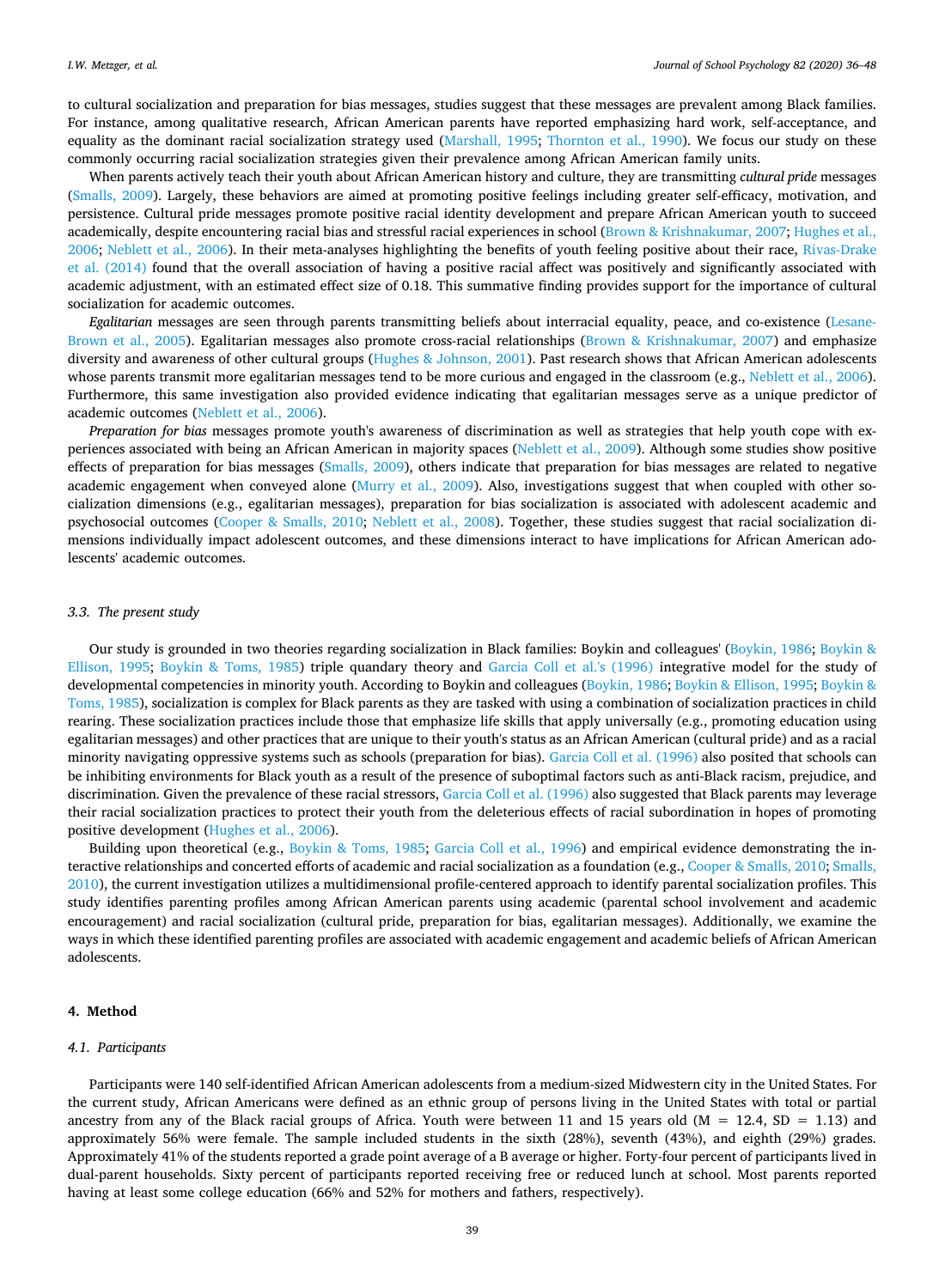# *4.2. Procedure*

Participants were recruited from two racially and economically diverse school districts in the Midwestern region of the United States. Two schools within each district participated in this investigation. School District 1 comprised the majority of the sample (59%). In this district, approximately 30% of students received free or reduced lunch. In terms of racial/ethnic diversity, this school district was racially mixed with 34% of students being classified as European American, 62% African American, 3% Hispanic, and 1% Asian American. In the second school district, approximately 58% of students received free or reduced lunch. The school district was also racially mixed with 40% of the students being classified as European American, 57% African American, 2% Hispanic, and 1% Asian American. Across districts, racial composition was 59% African American, 37% European American, 2% Hispanic, and 1% Asian American. Although *t*-tests indicated age differences across district, the two school districts did not differ significantly on any of the study variables; t-tests compared student participants from each district (i.e., District 2 participants were older than District 1 participants).

During homeroom periods, trained graduate and undergraduate research assistants distributed informational letters and consent forms to students with instructions on obtaining parental consent. School District 1 (34%) had a higher response rate than School District 2 (19%). The response rate presented the total number of consent forms returned based upon the total forms distributed during recruitment at each district. Eighty nine percent of the returned consent forms provided parental consent for student participation. Data collection occurred during school hours in groups of 10–15 students. Given indications that race-related questions may impact adolescents' responses to academic-specific questions, the survey questions were divided into two parts: (a) academic views and beliefs, and (b) contextual experiences (e.g., race-related, family, peers). To address potential ordering effects within each section, two survey versions (i.e., the same items presented in different orders) were administered to participants. Surveys took between 30 and 50 min for participants to complete and students were compensated with a \$10 incentive.

### *4.3. Measures*

### *4.3.1. Academic socialization*

*4.3.1.1. Parental school involvement*. To assess parents' involvement, a student self-report measure was used. Specifically, we adapted nine items from [Hoover-Dempsey and Sandler's \(1995, 2005\)](#page-11-28) parental home and school involvement scales. Items were evaluated on a 5-point Likert scale (1 = never; 5 = everyday). Examples of items include (a) "My parents talk with me about my school day" and (b) "My parents check to see if I have completed my school day." Higher scores indicate greater school involvement by parents. Cronbach's alpha for this scale was 0.81. Previous investigations have demonstrated internal consistency of the school involvement items (e.g., [Green et al., 2007\)](#page-11-29) and this 9-item adapted scale has been utilized with African American samples ([Cooper & Smalls,](#page-10-1) [2010\)](#page-10-1).

### *4.3.2. Academic encouragement*

The Student Report of Encouragement Scale [\(Hoover-Dempsey & Sandler, 1997\)](#page-11-30) is a student self-report measure that was used to measure parental educational encouragement. This 10-item scale ( $\alpha$  = 0.82) assesses parental encouragement of students' achievement from the perspective of their youth (e.g., "My parents encourage me to believe I can do well in school"; 1 = not at all true; 5 = completely true). Previous studies (e.g., [Hoover-Dempsey & Sandler, 2005\)](#page-11-31) demonstrated adequate internal consistency reliability with elementary and middle-school adolescents.

#### *4.3.3. Racial socialization*

The Racial Socialization Questionnaire-Parent Version [\(Lesane-Brown et al., 2005\)](#page-11-24) is a student self-report that was used to assess parents' socialization practices. This scale, which was based upon existing theoretical conceptualizations of racial socialization [\(Boykin & Ellison, 1995;](#page-10-16) [Boykin & Toms, 1985](#page-10-14); [Hughes & Chen, 1997](#page-11-32); [Thornton et al., 1990](#page-12-24)), employs a multidimensional approach to parental messages about race and culture. For the current investigation, three commonly communicated dimensions were examined from the RSQ: (a) promotion of racial/cultural pride, (b) egalitarian views, and (c) preparation for bias. *Promotion of racial/ cultural pride* (5 items; Cronbach's alpha = 0.78) assessed parental efforts to promote cultural customs, traditions, and values that are unique to people of African descent. Examples of items include "How often do your parents tell you that you should be proud to be Black?" and "How often have your parents talked to you about Black history?" *Egalitarian views* (4 items; ɑ = 0.75) measured parental communication of messages that promote interracial equality, peace, and co-existence between races and ethnicities (e.g., "How often do your parents tell you that you should have friends of all different races?" and "How often have your parents told you that you can learn things from people of a different race?"). *Preparation for bias,* which was based upon a 4-item subscale (ɑ = 0.70), examined socialization messages about awareness of and strategies for coping with discrimination. Examples of items include "How often do your parents tell you that Blacks have to work twice as hard as Whites to get ahead?" and "How often have your parents told you that some people think they are better than you because of their race?" Items were evaluated on a 4-point scale  $(1 = never;$ 4 = often) and higher scores indicate greater socialization of the respective socialization dimensions. In addition to subscale reliabilities (ranging from 0.70 to 0.78) suggesting adequate internal consistency among items, several prior studies also provide support for the internal consistency of each the socialization subscales (e.g., [Cooper et al., 2019](#page-10-17); [Cooper & Smalls, 2010](#page-10-1); [Neblett et al., 2009](#page-12-26)). The studies have indicated internal consistency reliabilities ranging from 0.71 to 0.86.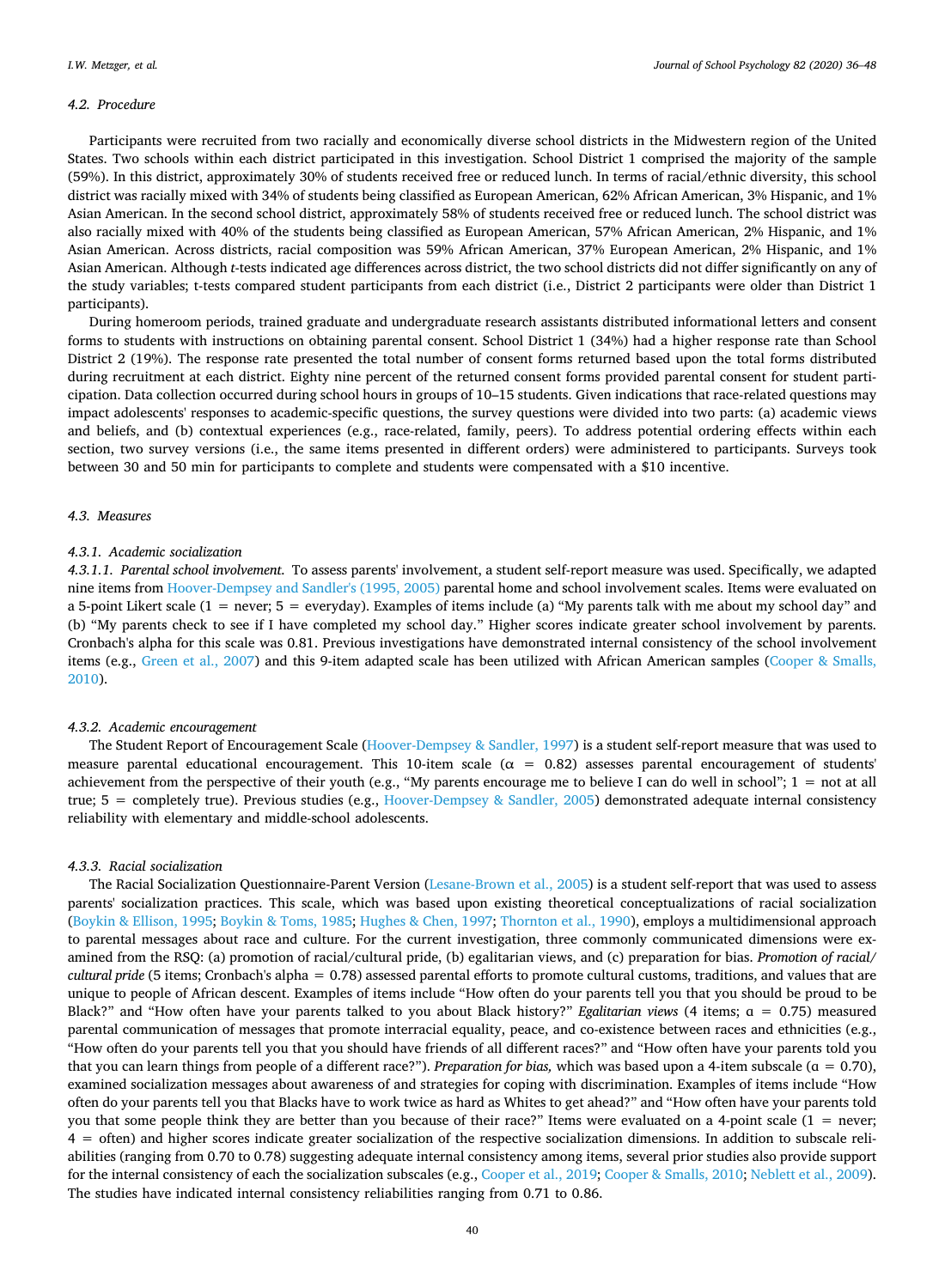### *4.3.4. Academic outcomes*

*4.3.4.1. Academic engagement*. The Student Engagement Scale (15 items; [Skinner & Belmont, 1993\)](#page-12-27) is a student self-report that measures student effort and attention in classroom-related activities. Examples of items included are "I try very hard to do well in school", "When I'm in class, I concentrate on doing my work", and "When I do badly on a test, I work harder next time". Response options consist of a 4-point Likert scale  $(1 = not at all true; 4 = very true)$ . All items were used to calculate a total mean engagement score. Cronbach's alpha was estimated at 0.85 for the current investigation. Previous studies (e.g., [Cooper & Smalls, 2010](#page-10-1); [Smalls](#page-12-1) [et al., 2007](#page-12-1)) have utilized this scale with African American adolescent populations and demonstrated internal consistency of items.

*4.3.4.2. Academic self-beliefs*. Academic self-beliefs were measured using the 10-item, student self-report school subscale from Hare's multidimensional self-esteem scale [\(Hare, 1977](#page-11-33)). Items were evaluated on a 5-point Likert scale ( $1 =$  strongly disagree;  $5 =$  strongly agree) and assessed students' sense of self-importance in their classes (e.g., "I am an important person in my classes") and self-concept of ability (e.g., "I am as good as other people in my classes"). There was adequate internal consistency of the scale items (alpha = 0.73). Previous investigations have demonstrated construct validity of this measure [\(Shoemaker, 1980](#page-12-28)) and the measure has been utilized across various samples [\(Kelley et al., 1997;](#page-11-34) [Spencer et al., 1996;](#page-12-29) [Vacek et al., 2010](#page-12-30)).

# *4.4. Demographic covariates*

Based upon existing studies suggesting that demographic factors shape the racial socialization process and associated academic beliefs, we examined whether identified profiles varied by several demographic factors including (a) adolescent age, (b) gender (1 = *female* and 2 = *male*), (c) family structure, and (d) SES as measured by free or reduced lunch status (1 = *do not receive free or reduced lunch*; 2 = *receive free or reduced lunch*) and maternal education. After running the Latent Profile Analysis (LPA), we examined whether identified patterns varied according to age due to research showing that older adolescents receive different and more frequent racial socialization from parents [\(Hughes et al., 2009;](#page-11-35) [Hughes & Chen, 1997](#page-11-32)). Also, based upon existing studies [\(Brown &](#page-10-12) [Krishnakumar, 2007\)](#page-10-12), we examined whether identified profiles varied based upon adolescent gender. Due to research indicating that higher parental SES is associated with different racial socialization messages [\(White-Johnson & Sellers, 2010\)](#page-12-11) and higher academic achievement in youth ([Lee et al., 2007\)](#page-11-36), profile differences by free or reduced lunch status and parent education level were examined.

## *4.5. Data analytic strategy*

Correlations, means, and standard deviations of core study variables are provided in [Table 1](#page-5-0). Parenting profiles were formed by creating latent constructs from indicator variables using LPA. LPA considers the relationships among variables within individuals and uses similarities across measures to create profiles of relatively homogenous groups ([Roeser et al., 1998\)](#page-12-31). LPA assumes local independence such that cases are classified into profiles after model-based posterior membership probabilities are estimated by maximum likelihood methods. This methodological approach is an extension of the k-means technique because it provides a more formal quantitative approach to selecting an ideal number of profiles among several alternatives ([Magidson & Vermunt, 2004](#page-11-37)). We conducted LPA analysis using Mplus software (Version 8.00; [Muthén & Muthén, 2018\)](#page-11-38) to determine the sustainability of 2-, 3-, 4-, 5-, 6-, and 7-profile solutions in the exploration of academic socialization variables (parental school involvement and academic

### <span id="page-5-0"></span>**Table 1**

Correlations, means, and standard deviations of measured variables.

|                         |             | $\overline{2}$ | 3             | $\overline{4}$ | 5             | 6         | 7         | 8         | 9         | 10        |
|-------------------------|-------------|----------------|---------------|----------------|---------------|-----------|-----------|-----------|-----------|-----------|
| 1. Age $\angle$         | 1.00        |                |               |                |               |           |           |           |           |           |
| 2. Gender⊁              | $-0.04$     | 1.00           |               |                |               |           |           |           |           |           |
| 3. SES (Lunch) $\angle$ | 0.05        | $0.17*$        | 1.00          |                |               |           |           |           |           |           |
| 4. Encouragement        | $-0.16$     | 0.08           | 0.06          | 1.00           |               |           |           |           |           |           |
| 5. Involvement          | $-0.07$     | $-0.06$        | 0.13          | 0.50           | 1.00          |           |           |           |           |           |
| 6. Pride                | $-0.13$     | 0.05           | 0.09          | 0.39           | $0.36***$     | 1.00      |           |           |           |           |
| 7. Barriers             | 0.05        | 0.08           | $-0.01$       | 0.17           | 0.10          | $0.61***$ | 1.00      |           |           |           |
| 8. Egalitarian          | 0.05        | 0.16           | 0.05          | $0.42***$      | $0.27**$      | 0.63      | $0.46***$ | 1.00      |           |           |
| 9. Engagement           | 0.03        | 0.07           | 0.07          | $0.43***$      | $0.21*$       | $0.28**$  | $0.22*$   | 0.40      | 1.00      |           |
| 10. Self-Beliefs        | 0.05        | $-0.01$        | $-0.06$       | $0.31***$      | 0.32          | 0.33      | $0.30***$ | $0.28**$  | $0.51*$   | 1.00      |
| Mean                    | 12.41       | 1.66           | 1.66          | 4.27           | 3.29          | 2.73      | 2.26      | 3.14      | 3.41      | 3.94      |
| <b>SD</b>               | 1.13        | 0.48           | 0.48          | 0.66           | 0.84          | 0.80      | 0.87      | 0.82      | 0.47      | 0.82      |
| Range                   | 11.00-15.00 | $1.00 - 2.00$  | $1.00 - 2.00$ | $1.00 - 5.00$  | $1.22 - 5.00$ | 1.00-4.00 | 1.00-4.00 | 1.00-4.00 | 1.33-4.33 | 1.00-5.00 |

Note: ҂ Indicates study covariate; Gender was coded 1 = *female* and 2 = *male*; Socioeconomic Status was coded 1 = *do not receive free or reduced lunch* and 2 = *receive free or reduced lunch;* Academic Encouragement was coded from 1 = *not at all true* to 5 = *completely true*; Parent School Involvement was coded from 1 = *never* to 5 = *everyday*; Racial Pride, Racial Barrier, and Egalitarian messages were coded from 1 = *never* to 4 = *often*; Academic Engagement was coded from 1 = *not at all true* to 4 = *very true*, Perception of Academic Ability was coded from 1 = *strongly disagree* to 5 = *strongly agree.* 

<span id="page-5-1"></span>\* 
$$
p < .05
$$
.

<span id="page-5-3"></span>\*\*  $p \, < \, .01$ .

<span id="page-5-2"></span>\*\*\*  $p \le .001$ .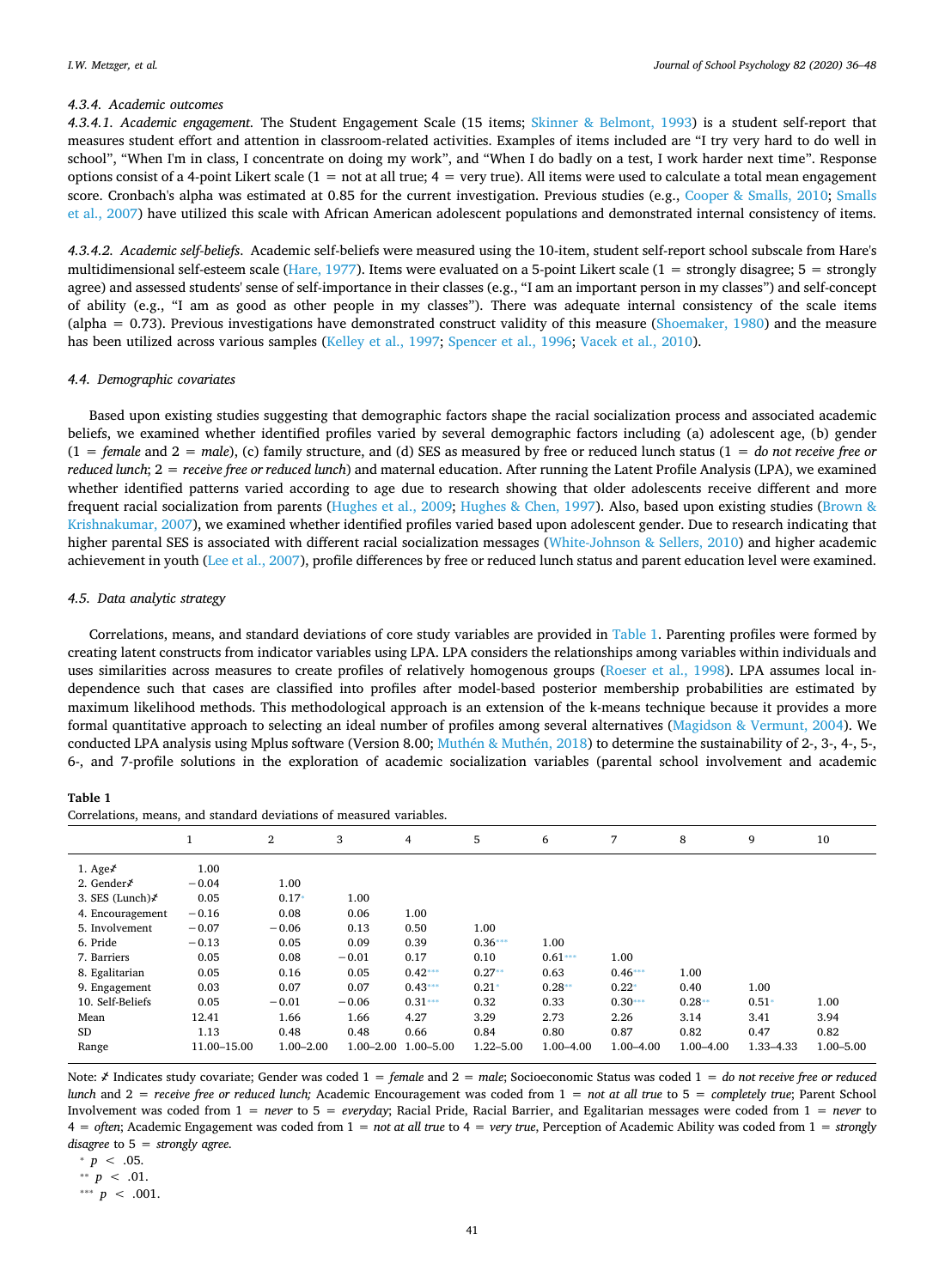#### <span id="page-6-0"></span>**Table 2**

Model fit indices for 2- to 7- profile solutions of socialization profiles.

| Model     | AIC      | BIC      | Entropy | <b>BLRT</b>                |  |
|-----------|----------|----------|---------|----------------------------|--|
| 2 Cluster | 1687.341 | 1734.408 | 0.82    | $-901.354$ , $p \le 0.001$ |  |
| 3 Cluster | 1645.278 | 1709.994 | 0.805   | $-827.672$ , $p \le .001$  |  |
| 4 Cluster | 1626.202 | 1708.568 | 0.828   | $-800.639$ , $p \le 0.001$ |  |
| 5 Cluster | 1607.515 | 1707.531 | 0.813   | $-785.101$ , $p \le 0.001$ |  |
| 6 Cluster | 1592.531 | 1710.197 | 0.869   | $-769.757$ , p = .013      |  |
| 7 Cluster | 1587.890 | 1723.206 | 0.865   | $-756.265$ , p = .286      |  |

Note: Bold indicates best fitting model.  $AIC = Akaike$  Information Criterion,

BIC = Bayesian Information Criterion, BLRT = Bootstrap Likelihood Ratio Test.

encouragement) and racial socialization variables (cultural pride, preparation for bias, egalitarian messages).

Several steps were taken to identify the best-fitting profile solution. First, in line with prior research (e.g., [Nylund et al., 2007](#page-12-32)), Akaike Information Criterion (AIC) and Bayesian Information Criterion (BIC) scores were used to determine the optimal number of profiles such that scores closer to 0 were indicative of better fit. Entropy values were also used to indicate the best-fitting profile solution such that values closer to 1.0 suggests a better classification. Finally, we chose to employ a bootstrap likelihood ratio test (BLRT), which compares nested latent profile models through using bootstrap samples to estimate the distribution of the likelihood difference test statistic, wherein the obtained values indicate which profile-solution is most optimal ([McLachlan & Peel, 2000](#page-11-39); [Nylund](#page-12-32) [et al., 2007](#page-12-32)). Profile solutions with a BLRT *p*-value greater than 0.05 suggest that the higher profile solution is not a better fit than the lower profile solution, whereas profile solutions with a *p*-value less than 0.05 indicate that a particular solution, *k* is a better fit than the next lowest profile, *k* - 1.

## **5. Results**

### *5.1. Latent profile analysis: parenting profiles*

Results of the LPA identified that a 6-profile solution fit the data most optimally (AIC = 1592.53; BIC = 1710.20; BLRT = 769.76,  $p = .013$ ; Entropy = 0.87). Fit indices (e.g., AIC, BIC, BLRT, Entropy) for each potential profile solution are shown in [Table 2](#page-6-0). Both the overall sample means and profile means were used to interpret the pattern of each identified parenting socialization profile (see [Table 3](#page-6-1)). The six identified profiles included (a) *academic socializers* (*n* = 2, 1.43% of overall sample), (b) *preparation for bias socializers* (*n* = 30, 21.43%), (c*) low race salient socializers* (*n* = 21, 15%), (d) *unengaged socializers* (*n* = 16, 11.43%), (e) *multifaceted socializers* (*n* = 45, 32.14%), and (f) *race salient socializers* (*n* = 26, 18.57%). A depiction of the identified profiles using standardized means of the study variables is presented in [Fig. 1.](#page-7-0)

Profile 1 was identified as *academic socializers* due to parents in this group displaying high school involvement and educational encouragement and moderate levels of cultural pride, preparation for bias, and egalitarian messages. Parents in Profile 2 were defined as *preparation for bias socializers* due to elevated preparation for bias messages in comparison to their low school involvement and educational encouragement levels, as well as low cultural pride and egalitarian messages. Profile 3 reflected parents with high school involvement, high educational encouragement, high egalitarian messages, and low levels of cultural pride and preparation for bias messages. As such, this profile was defined as the *low race salient socializers* profile. Parents in Profile 4 were deemed *unengaged socializers* due to their low levels of both academic and racial socialization components. Parents in Profile 5 reported moderate levels of involvement, encouragement, pride, bias, and egalitarian messages, and were thus identified as the *multifaceted socializers* profile. Profile 6 was identified as the *race salient socializers* profile because these parents were high on cultural pride, preparation for bias, and egalitarian messages, while moderate in their levels of school involvement and educational encouragement with their adolescents. Parents who were classified as *academic socializers* (Profile 1) were not included in subsequent mean comparisons due to the small profile size  $(n = 2)$ .

# <span id="page-6-1"></span>**Table 3**

Academic outcomes, means (standard deviations) by socialization profiles.

|                                                             | Profile 2                                         | Profile 3                                         | Profile 4                              | Profile 5                                 | Profile 6                                               |  |
|-------------------------------------------------------------|---------------------------------------------------|---------------------------------------------------|----------------------------------------|-------------------------------------------|---------------------------------------------------------|--|
|                                                             | Preparation for Bias<br>Socializers<br>$(N = 30)$ | Low Race Salient Socializers<br>$(N = 21)$        | Unengaged<br>Socializers<br>$(N = 16)$ | Multifaceted<br>Socializers<br>$(N = 45)$ | Race Salient Socializers<br>$(N = 26)$                  |  |
| Academic outcomes<br>Academic Self-Beliefs<br>Acad. Engage. | 3.85 $(0.16)^a$<br>3.44(0.09)                     | 3.65 $(0.24)^{b}$<br>3.20 $(0.10)$ <sup>f,h</sup> | 3.59 $(0.20)^{c,e}$<br>3.30 $(0.10)^8$ | 3.99 $(0.15)^{d,e}$<br>3.48 $(0.09)^h$    | 4.38 $(0.13)^{a,b,c,d}$<br>3.59 $(0.09)$ <sup>f,g</sup> |  |

*Note*: Means sharing a common superscript (e.g., <sup>a</sup>) are significantly different ( $p < .05$ ) from one another. Profile 1 is not included due to its small n.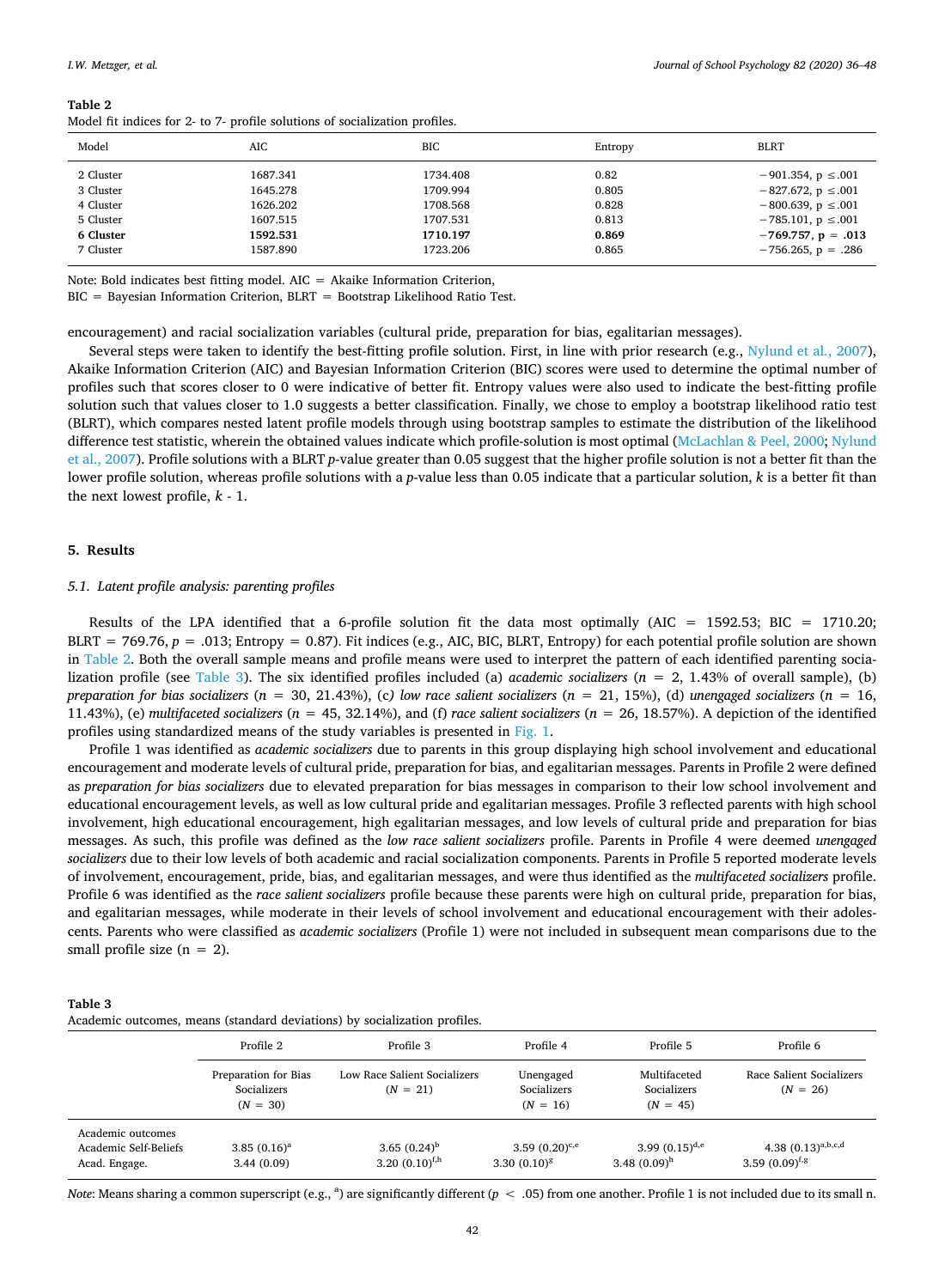<span id="page-7-0"></span>

Fig. 1. Parental socialization profiles using standardized means.

### *5.2. Demographic variations among parental socialization profiles*

To examine demographic (age, gender, family structure, maternal education and free or reduced lunch status) and academic (academic engagement, academic self-beliefs) variation across profiles, a one-way analysis of variance (ANOVA) with Chi-Square analysis and post-hoc comparisons between identified profiles using Bonferroni adjusted alpha levels were conducted. Analyses indicated no significant demographic variation in profile membership for age ( $F_{5, 136} = 3.14$ , *ns*), free or reduced lunch status ( $F_{5, 136}$ )  $_{136}$  = 1.19, *ns*), gender ( $\chi_1^2$  = 0.81, *ns*), maternal education ( $\chi_{10}^2$  = 5.74, *ns*), or family structure ( $\chi_5^2$  = 9.46, *ns*).

### *5.3. Variation in academic engagement among parental socialization profiles*

ANOVA analyses and post-hoc tests were conducted that revealed significant mean differences in academic engagement (*F*5, 136 = 12.21, *p* = .03; see [Table 3](#page-6-1)). Specifically, for parents who were classified as *race salient socializers* (Profile 6), adolescents reported significantly greater academic engagement than *preparation for bias socializers* (Profile 2; *F*5, 136 = 8.36, *p < .01*) and *unengaged socializers* (Profile 4; *F*5, 136 = 4.80, *p* = .03). Also, results indicated that for parents classified as *multifaceted socializers*  (Profile 5), adolescents reported significantly greater academic engagement than *preparation for bias socializers* (Profile 2; *F*5,  $_{136}$  = 4.43,  $p = .04$ ). No other differences were found between identified profiles.

### *5.4. Variation in academic self-beliefs among parental socialization profiles*

A one-way ANOVA revealed significant mean differences in academic self-beliefs ( $F_{5, 136} = 12.27$ ,  $p = .03$ ). For parents classified as *race salient socializers* (Profile 6), adolescents reported significantly more positive academic self-beliefs than parents classified as *preparation for bias socializers* (Profile 2; *F*5, 136 = 7.53, *p* = .01), *low race salient socializers* (Profile 3; *F*5, 136 = 6.54, *p < .01*), *unengaged socializers* (Profile 4; *F*5, 136 = 11.12, *p < .01*), and moderately higher academic self-beliefs than the *multifaceted socializers*  (Profile 5; *F*5, 136 = 3.54, *p* = .06).

# **6. Discussion**

The current study utilized a profile-oriented approach to identify parental socialization profiles among African American parental socialization practices and their relationship to the academic outcomes of their youth. The results of this study were drawn from a sample of African American participants living in a diverse, medium-sized city in the Midwest of the United States. As both adolescent and parent experiences with discrimination and racism contribute to the timing and content of socialization messages for African Americans [\(Banerjee et al., 2018](#page-10-18)), we expect our results to be generalizable to other African American families living in diverse cities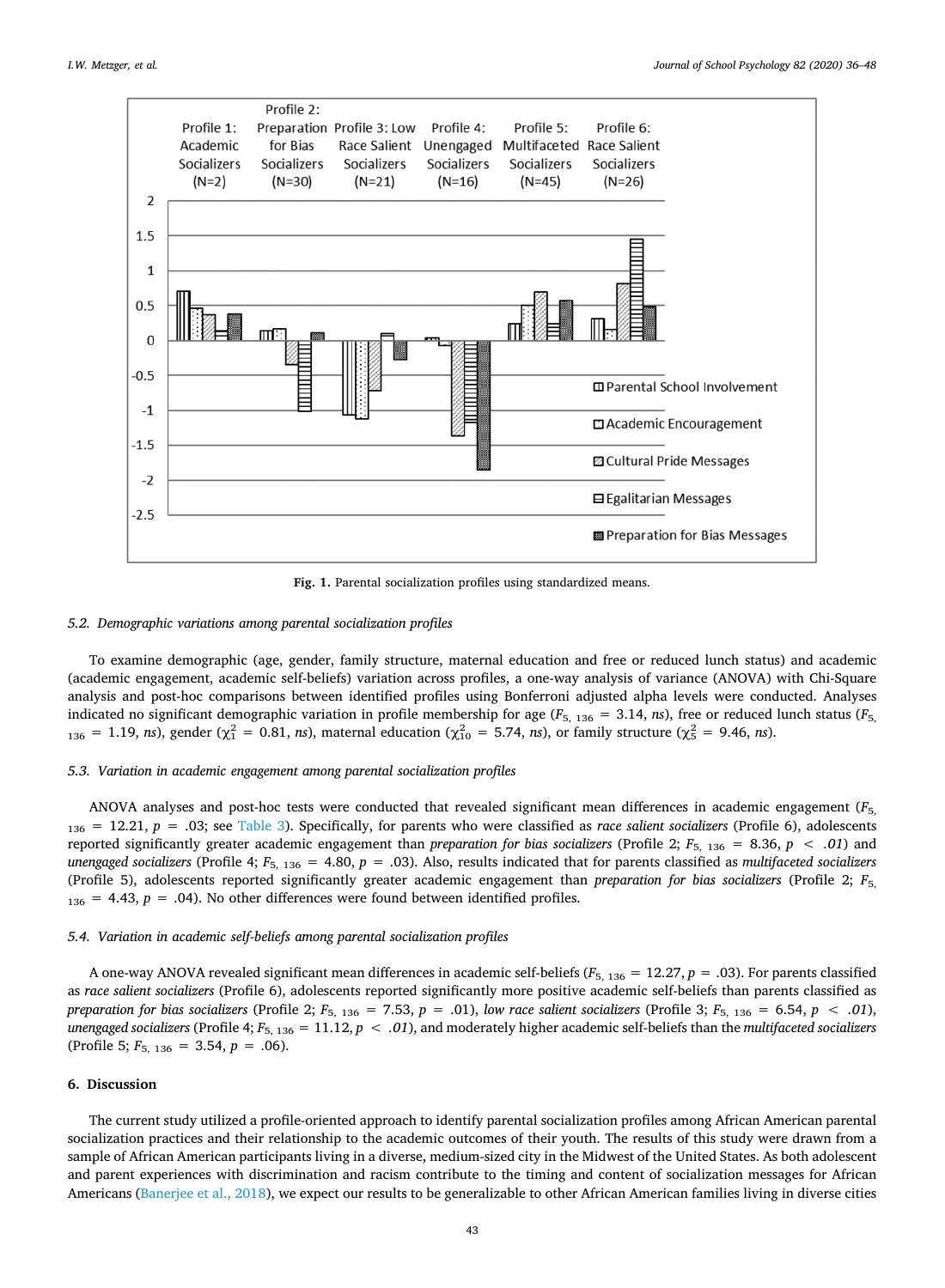in the United States. Two important findings emerged from the current investigation. First, six distinct academic and racial socialization profiles were identified among a sample of African Americans. Second, analyses suggested that the identified profiles varied by academic outcomes.

Using LPA, this study found six parental socialization profiles that fit the data most optimally: (a) *academic socializers*, (b) *preparation for bias socializers*, (c) *low race salient socializers*, (d) *unengaged socializers*, (e) *multifaceted socializers*, and (f) *race salient socializers*. These findings suggest that there is variation in the academic and racial socialization practices that African American parents employ with their adolescents. Specifically, some parents focused on both academic and racial socialization in high or moderate levels. Also, some parents appeared to focus on preparation for bias messages above all others, whereas others were less communicative across all socialization dimensions.

Similar to the *multifaceted* profile identified in past research ([White-Johnson & Sellers, 2010\)](#page-12-11), the *academic socializers* (Profile 1) profile was labeled as such because of general and race specific messages that were conveyed in levels above the mean. Although only two parents were described by their adolescents as *academic socializers*, it is important to consider the impact of profiles that are characterized as such due to their similarities with profiles in previous studies. In contrast, a similar profile to our *preparation for bias socializers* (Profile 2) has not been identified in past studies; however, this profile contributes to the existent literature by identifying parents who seem to focus on transmitting messages that convey the negative ways in which negative race-related experiences might affect their youth's day to day lives. The *low race salient* group (Profile 3) was similar to the *low race salience* profile identified in previous studies [\(Cooper et al., 2015;](#page-11-14) [White-Johnson & Sellers, 2010](#page-12-11)). As with past research that identified a *low affective-nonsalient*  profile [\(Smalls, 2010](#page-12-2)) and studies that identified *low frequency* ([Neblett et al., 2008\)](#page-12-0) and *infrequent* [\(Cooper et al., 2015\)](#page-11-14) profiles, *unengaged socializers* (Profile 4) in the current study displayed low levels of general and race-related parenting socialization components. In accordance with past studies that suggested that parents need to balance their socialization at this time and not be either too highly or too lowly involved ([Cooper & Smalls, 2010](#page-10-1)), the majority of the sample in the current study fell within the *multifaceted socializers* (Profile 5) category. This finding also is in accordance with [Neblett et al. \(2008\)](#page-12-0) in which the largest identified profile (i.e.*, moderate positive*) was characterized by moderate levels of general and race-related parenting practices*.* Parents in the *race salient*  profile (Profile 6) shared similarities with the *cultural affective-race salient* profile found in a previous study investigating general and race-specific parenting profiles utilizing profile analysis [\(Smalls, 2010\)](#page-12-2). This investigation provided no support for demographic variation (e.g., age, gender, SES) among parental socialization profiles. Although past research indicates that adolescent age, gender, and SES are associated with parental socialization practices (e.g., [Benner et al., 2016;](#page-10-19) [Benner & Graham, 2013\)](#page-10-2), studies using profileoriented approaches have tended to not find associations with child and father demographic factors ([Benner et al., 2016](#page-10-19); [Wang et al.,](#page-12-33) [2014;](#page-12-33) [Wang & Sheikh-Khalil, 2014](#page-12-34)).

Specific to academic behaviors and beliefs, the current study suggested that the various socialization profiles had differing effects on academic outcomes. Specific to academic engagement, for parents who were classified as *race salient socializers*, adolescents reported being significantly more engaged in school than adolescents whose parents were *unengaged socializers*. Here, support is shown for past studies which suggest that parents still have an impact on their youths' academic behaviors despite the changing relationships that are seen during adolescence [\(Awong et al., 2008;](#page-10-20) [Bulanda & Majumdar, 2008](#page-10-21); [Neblett et al., 2006](#page-11-6)). Namely, parents being involved in their adolescents' lives, both academically and dealing with issues pertaining to race, fostered adolescents whose levels of academic engagement were significantly higher than parents who were not involved at all.

For parents who were *race salient socializers,* adolescents had higher levels of academic engagement than adolescents whose parents were classified as *high preparation for bias socializers*. Similarly, parents who were classified as *multifaceted socializers* also had adolescents who reported being significantly more engaged in school than *high preparation for bias socializers*. These findings are consistent with past studies that have suggested that high levels of preparation for bias messages may have negative impacts when not paired with cultural pride and egalitarian messages [\(Hughes et al., 2009;](#page-11-35) [Varner et al., 2018](#page-12-21)).

Because both *race salient socializers* and *multifaceted socializers* had adolescents who were more engaged academically, these profiles should be further examined. It should be noted that parents in both of these profiles had more moderate academic socialization practices, yet varied according to their racial socialization practices. Consistent with prior research suggesting that parents foster independence in their youth while still seeking to maintain appropriate boundaries (e.g., [Henry et al., 2006](#page-11-40); [Varner et al.,](#page-12-21) [2018\)](#page-12-21), moderate academic socialization (e.g., school involvement and academic encouragement) may be associated with higher levels of academic engagement among this sample of African American adolescents. Findings of the current study also point to contextual variation in parental socialization practices, namely, that some racial socialization messages may be more relevant for certain contexts. Furthermore, the varied effects of racial socialization practices highlighted in prior research (i.e., [Bentley-Edwards &](#page-10-22) [Stevenson, 2016](#page-10-22); [Butler-Barnes et al., 2019;](#page-10-23) [Cooper & Smalls, 2010;](#page-10-1) [Neblett et al., 2006;](#page-11-6) [Smalls, 2009;](#page-12-22) [Varner et al., 2018](#page-12-21)) are also supported through the results of the current study, as the present findings indicated that racial socialization practices varied among *race salient socializer*s and *multifaceted socializers* from high to moderate levels of race-related communications, although both led to high levels of academic engagement.

This investigation also suggested differences among adolescents' academic self-beliefs based on parental socialization profile membership. Findings suggested that *race salient socializers* had adolescents who had more positive academic self-views than any other group. Specifically, for parents who were *race salient socializers*, adolescents reported significantly more positive academic selfbeliefs than parents who were *low race salient socializers*, *preparation for bias socializers*, and *unengaged socializers*, and moderately higher academic self-beliefs than the *multifaceted socializers*.

In comparing *race salient socializers* to *low race salient socializers,* the added benefit of race-specific messages on the academic beliefs of African American adolescents can be seen. Specifically, simply encouraging school success through academic socialization in combination with egalitarian messages was not as effective as including cultural pride and preparation for bias messages as well.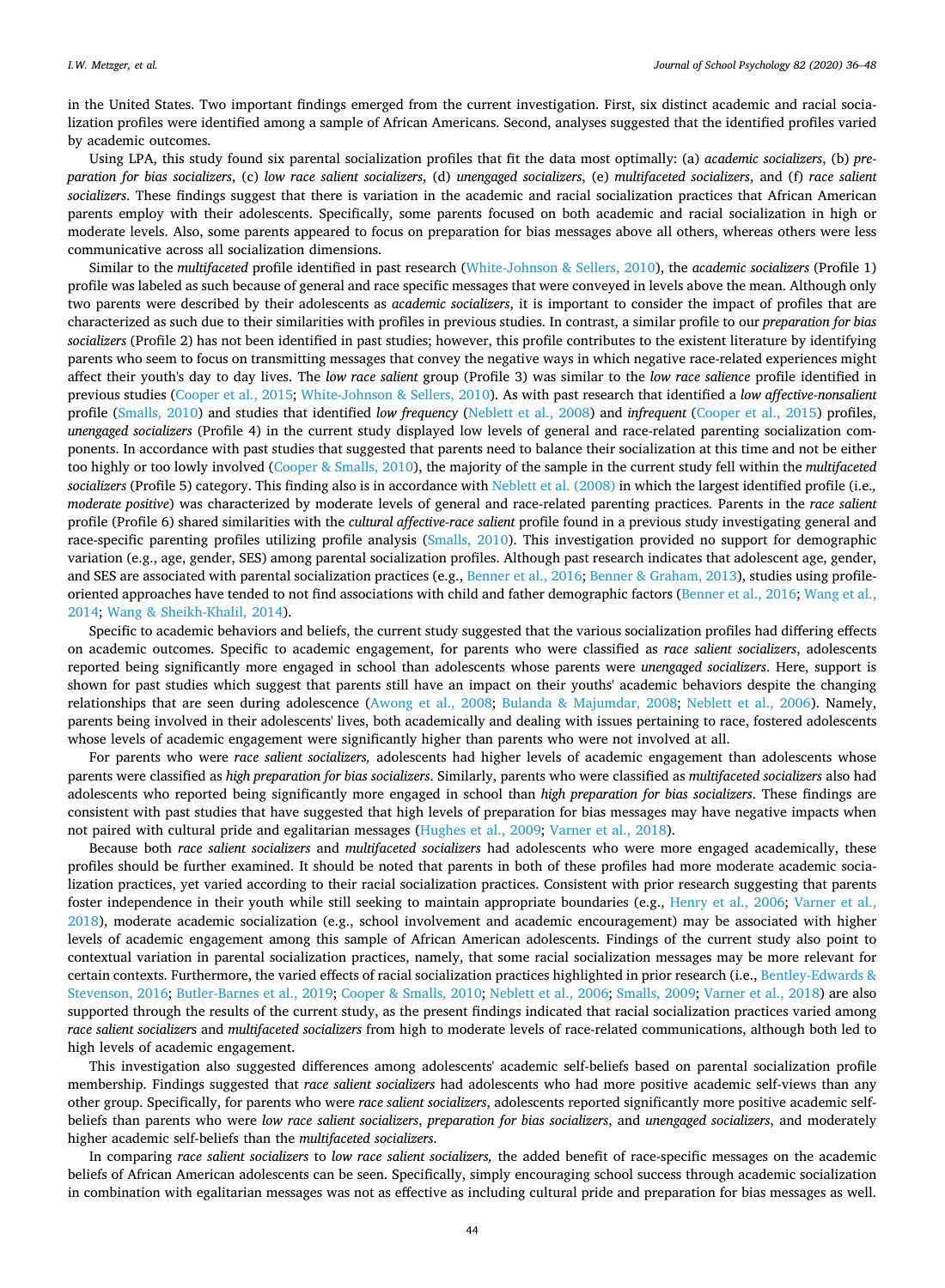Moreover, adolescents who reported receiving this academic- and egalitarian-focused, non-race-specific pattern of socialization behaviors had significantly less positive academic self-beliefs than those who reported receiving high racial and moderate academic socialization in combination with the other forms of socialization. These results suggest the added benefit of socialization messages highlighting cultural pride practices when rearing African American youth. In examining *race salient socializers* in comparison to *preparation for bias socializers,* students with parents who were high on racial socialization and moderate on academic socialization practices also had more positive academic self-beliefs than students who reported receiving only high levels of preparation for bias messages and low levels of all of the other parental socialization practices of interest in the current study. This finding is bolstered by past studies indicating the potentially negative effects of receiving preparation for bias messages without other socialization messages (e.g., [Varner et al., 2018\)](#page-12-21).

Furthermore, in comparing *race salient socializers* to *unengaged socializers*, the importance of parental involvement can be seen. It is evident that having parents who transmit messages pertaining to the importance of academic success and race-related socialization (e.g., cultural pride messages) is more beneficial than parents who are not involved. Last, the added benefit of racial socialization practices is seen through the finding that adolescents who indicated *race salient* socialization reported having more positive academic self-beliefs than adolescents who reported *multifaceted* socialization. Overall, findings show that students who reported having parents who were high in their levels of racial socialization messages and moderate in their academic socialization behaviors reported more positive academic self-beliefs than any other group. This is consistent with recent research findings suggesting that components of racial socialization and parental academic socialization are factors in improving academic outcomes for African American youth [\(Banerjee et al., 2018;](#page-10-18) [Wang & Sheikh-Khalil, 2014](#page-12-34)).

### *6.1. Limitations and directions for future research*

The current study is not without limitations. First, parents who were classified as *academic socializers* were not included in subsequent mean comparisons due to small profile size. A larger sample size would have enabled examination of the related academic behaviors and beliefs for this group of adolescents. Further, there may be variation in parent and adolescent reported socialization practices (i.e., [Harris-Britt et al., 2007](#page-11-41); [Paulson et al., 1991](#page-12-35)). The use of adolescent reports, although illuminating, may only reflect adolescents' views of communicated messages and does not accurately capture actual parenting behaviors. Whereas adolescents' perceptions of their parents' behaviors are relevant for understanding their own behaviors and beliefs (i.e., [Harris-Britt et al., 2007](#page-11-41)), prospective studies should obtain parent reports to explore the relationship between parental socialization practices and the associated academic outcomes for these African American adolescents. In this investigation, we did not collect measures on peers. However, as suggested by previous studies (e.g., [Nelson et al., 2018](#page-12-36)), we acknowledge that both peers and parents play an important role in racial socialization processes and the academic beliefs of African American adolescents. Future investigations should continue to examine the ways in which parental and peer race-related socialization are associated with the academic beliefs and behaviors of African American youth.

Due to the cross-sectional nature of the data presented in the current study, we were unable to explore the transactional and reciprocal nature of academic and racial socialization, or the ways in which these practices contribute to long-term outcomes for these adolescents. Additionally, although we know that parents might deliver cultural pride and preparation for bias messages to protect their youth from future occurrences of discrimination, parents may also deliver these messages as a result of their adolescents already having faced racial injustices and thus these message serve as a compensatory mechanism. Therefore, longitudinal exploration of parents' academic and racial socialization practices, as well as adolescents' academic behaviors and beliefs, will result in a more comprehensive understanding of the ways in which these parenting practices directly influence the outcomes of African American adolescents in school.

### *6.2. Implications and study conclusions*

The current study provides initial support for the existence of patterns in the ways in which African American parents utilize academic and racial socialization practices to promote positive academic outcomes for their adolescents. This investigation also suggests that these parental socialization profiles differ in their relationship to the academic engagement and academic self-beliefs of African American youth in school.

The observed relationship between specific parental socialization practices and academic outcomes has implications for the development and use of programming aimed at bolstering positive outcomes and preventing and reducing negative academic out-comes among African American students ([Okeke-Adeyanju et al., 2014](#page-12-37)). Previous studies suggested that different segments of a given population benefit from parent training differently [\(Coard et al., 2004;](#page-10-24) [Toure et al., 2020](#page-12-38)), highlighting particular issues for African American or other minority parents. Specifically, these studies show that parenting programs are less successful for African American families because African American families are less likely to complete treatment, to make clinically significant improvements, and to see their effects sustained over time ([Toure et al., 2020](#page-12-38)). As cultural sensitivity can impact engagement and the retention of information, success in improving the academic behaviors and beliefs of African American youth through parent training will rely heavily on cultural considerations within parenting contexts [\(Smalls, 2009](#page-12-22)). Although researchers have attempted to adapt programs to be more appropriate for African American participants, there has been a lack of research examining the combined influence of both general and race specific components. It is posited here, that this and other work pertaining to the impact of parents' socialization practices on positive outcomes for African American youth could better contribute to the literature on culturally sensitive parenting programs through incorporating racial socialization into the design, modification, and implementation of such programs.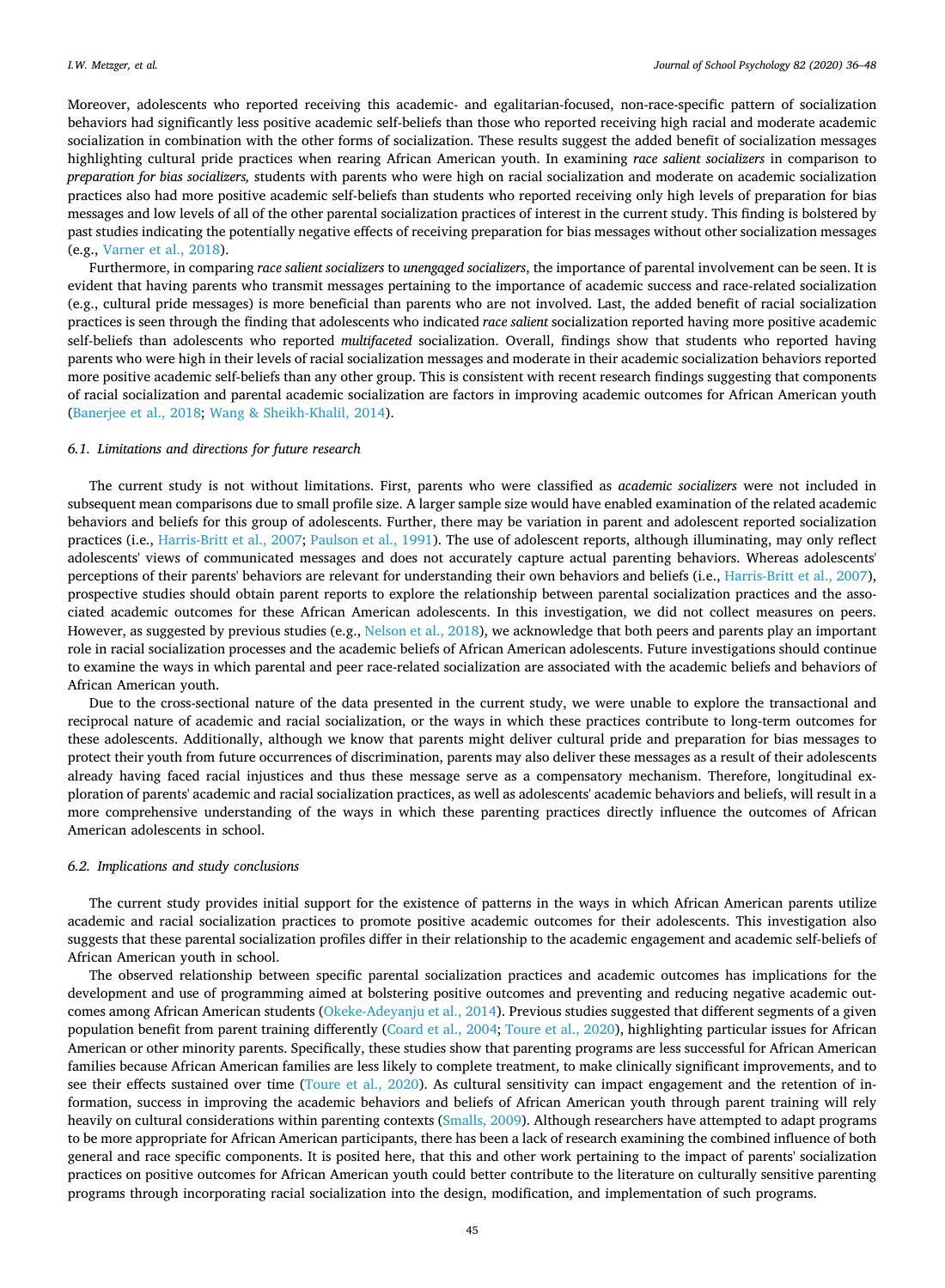### *6.3. Implications for school psychology*

Based on these findings, there are several implications for school psychologists and counselors. Clinicians working in school settings can aim to focus on promoting racial socialization through encouraging and empowering messages about their race to African American students. As youth spend a majority of time in school settings, school staff have an important role in promoting self-worth and providing cultural pride messages to African American youth. Such efforts can include implementing culturally affirming school-based interventions, utilizing practices that validate African American youth's personal experiences, or using culturally-responsive adaptations in implementing evidencebased school treatments (e.g., [Aston et al., 2018;](#page-10-25) [Aston & Graves Jr, 2016](#page-10-26); [Jones, 2014;](#page-11-42) [Jones et al., 2017](#page-11-43)). In addition, using family-based interventions in schools is essential and honors the special relationship African American youth have with their parents. School psychologists can establish special culturally-relevant family programming with parents to encourage the practice of racial socialization and promote parental involvement in academics for African American youth in their schools [\(Jones, 2010](#page-11-44)). School psychologists and counselors can also play a role in helping African American children address and combat racism by collaborating with teachers to adapt anti-racist and culturally promoting messages in their classrooms to foster a safe and supportive learning environment.

## **Acknowledgments**

Portions of this research were funded by a National Research Service Award from the National Institute of Child Health and Human Development (NICHD) granted to the second author (1F31HD046414-01). We would like to express extreme gratitude to the Families, Friends, and Schools Project Research Team as well as the students who participated in the study.

#### **References**

- <span id="page-10-9"></span>Abdul-Adil, J. K., & Farmer, A. D., Jr. (2006). Inner-city African American parental involvement in elementary schools: Getting beyond urban legends of apathy. *School Psychology Quarterly, 21*(1), 1–12. <https://doi.org/10.1521/scpq.2006.21.1.1>.
- <span id="page-10-0"></span>Amemiya, J., Mortenson, E., & Wang, M. T. (2020). Minor infractions are not minor: School infractions for minor misconduct may increase adolescents' defiant behavior and contribute to racial disparities in school discipline. *American Psychologist, 75*(1), 23–36. <https://doi.org/10.1037/amp0000475>.
- <span id="page-10-13"></span>Anderson, R. E., & Stevenson, H. C. (2019). RECASTing racial stress and trauma: Theorizing the healing potential of racial socialization in families. *American Psychologist, 74*(1), 63–75. [https://doi.org/10.1037/amp0000392.](https://doi.org/10.1037/amp0000392)
- <span id="page-10-10"></span>Archer-Banks, D. A., & Behar-Horenstein, L. S. (2008). African American parental involvement in their children's middle school experiences. *The Journal of Negro Education,* 143–156. <https://www.jstor.org/stable/25608677>.
- <span id="page-10-26"></span>[Aston, C., & Graves, S., Jr. \(2016\). Challenges and barriers to implementing a school-based Afrocentric intervention in urban schools: A pilot study of the Sisters of Nia](http://refhub.elsevier.com/S0022-4405(20)30034-0/rf0025) Cultural Program. *[School Psychology Forum, 10](http://refhub.elsevier.com/S0022-4405(20)30034-0/rf0025)*(2), 165–176 June.
- <span id="page-10-25"></span>Aston, C., Graves, S. L., Jr., McGoey, K., Lovelace, T., & Townsend, T. (2018). Promoting sisterhood: The impact of a culturally focused program to address verbally aggressive behaviors in black girls. *Psychology in the Schools, 55*(1), 50–62. [https://doi.org/10.1002/pits.22089.](https://doi.org/10.1002/pits.22089)
- <span id="page-10-4"></span>Awad, G. (2007). The role of racial identity, academic self-concept, and self-esteem in the prediction of academic outcomes for African American students. *The Journal of Black Psychology, 33*(2), 188–207. [https://doi.org/10.1177/0095798407299513.](https://doi.org/10.1177/0095798407299513)
- <span id="page-10-20"></span>Awong, T., Grusec, J., & Sorenson, A. (2008). Respect-based control and anger as determinants of children's socio-emotional development. *Social Development, 17*, 941–959. [https://doi.org/10.1111/j.1467-9507.2008.00460.x.](https://doi.org/10.1111/j.1467-9507.2008.00460.x)
- <span id="page-10-8"></span>Ayón, C., Tran, A. G., & Nieri, T. (2019). Ethnic-racial socialization practices among Latino immigrant families: A latent profile analysis. *Family Relations, 68*(2), 246–259. <https://doi.org/10.1111/fare.12356>.
- <span id="page-10-7"></span>Bandura, A. (1986). The explanatory and predictive scope of self-efficacy theory. *Journal of Social and Clinical Psychology, 4*(3), 359–373. [https://doi.org/10.1521/jscp.](https://doi.org/10.1521/jscp.1986.4.3.359) [1986.4.3.359.](https://doi.org/10.1521/jscp.1986.4.3.359)
- <span id="page-10-6"></span>[Bandura, A. \(2006\). Guide for constructing self-efficacy scales.](http://refhub.elsevier.com/S0022-4405(20)30034-0/rf0055) *Self-Efficacy Beliefs of Adolescents, 5*, 307–337.
- <span id="page-10-18"></span>Banerjee, M., Byrd, C., & Rowley, S. (2018). The relationships of school-based discrimination and ethnic-racial socialization to African American adolescents' achievement outcomes. *Social Sciences, 7*(10), 208. [https://doi.org/10.3390/socsci7100208.](https://doi.org/10.3390/socsci7100208)
- <span id="page-10-19"></span>Benner, A. D., Boyle, A. E., & Sadler, S. (2016). Parental involvement and adolescents' educational success: The roles of prior achievement and socioeconomic status. *Journal of Youth and Adolescence, 45*(6), 1053–1064.<https://doi.org/10.1007/s10964-016-0431-4>.
- <span id="page-10-2"></span>Benner, A. D., & Graham, S. (2013). The antecedents and consequences of racial/ethnic discrimination during adolescence: Does the source of discrimination matter? *Developmental Psychology, 49*, 1602–1613. <https://doi.org/10.1037/a0030557>.
- <span id="page-10-22"></span>Bentley-Edwards, K. L., & Stevenson, H. C. (2016). The multidimensionality of racial/ethnic socialization: Scale construction for the cultural and racial experiences of socialization (CARES). *Journal of Child and Family Studies, 25*(1), 96–108. <https://doi.org/10.1007/s10826-015-0214-7>.
- <span id="page-10-15"></span>[Boykin, A. W. \(1986\). The triple quandary and the schooling of African American children. In N. Neiser \(Ed.\).](http://refhub.elsevier.com/S0022-4405(20)30034-0/rf0080) *The school achievement of minority children* (pp. 57–92). [Hillsdale, NJ: Lawrence Erlbaum](http://refhub.elsevier.com/S0022-4405(20)30034-0/rf0080).
- <span id="page-10-16"></span>[Boykin, A. W., & Ellison, C. \(1995\). The multiple ecologies of Black youth socialization: An Afrographic analysis. In R. L. Taylor \(Ed.\).](http://refhub.elsevier.com/S0022-4405(20)30034-0/rf0085) *African American youth: Their social and economic status in the United States* [\(pp. 93–142\). Westport, Connecticut: Praeger.](http://refhub.elsevier.com/S0022-4405(20)30034-0/rf0085) [Boykin, A. W., & Toms, F. D. \(1985\). Black child socialization: A conceptual framework. In H. P. McAdoo, & J. L. McAdoo \(Eds.\).](http://refhub.elsevier.com/S0022-4405(20)30034-0/rf0090) *Black children: Social, educational, and*
- <span id="page-10-14"></span>*parental environments* [\(pp. 33–52\). Newbury Park, CA: Sage](http://refhub.elsevier.com/S0022-4405(20)30034-0/rf0090).
- <span id="page-10-12"></span>Brown, T., & Krishnakumar, A. (2007). Development and validation of the adolescent racial and ethnic socialization scale (ARESS) in African American families. *Journal of Youth and Adolescence, 36*, 1072–1085. <https://doi.org/10.1007/s10964-007-9197-z>.
- <span id="page-10-21"></span>Bulanda, R., & Majumdar, D. (2008). Perceived parent–child relations and adolescent self-esteem. *Journal of Child and Family Studies, 18*(2), 203–212. [https://doi.org/](https://doi.org/10.1007/s10826-008-9220-3) [10.1007/s10826-008-9220-3.](https://doi.org/10.1007/s10826-008-9220-3)
- <span id="page-10-23"></span>Butler-Barnes, S. T., Richardson, B. L., Chavous, T. M., & Zhu, J. (2019). The importance of racial socialization: School-based racial discrimination and racial identity among African American adolescent boys and girls. *Journal of Research on Adolescence, 29*(2), 432–448. [https://doi.org/10.1111/jora.12383.](https://doi.org/10.1111/jora.12383) Castro, M., Expósito-Casas, E., López-Martín, E., Lizasoain, L., Navarro-Asencio, E., & Gaviria, J. L. (2015). Parental involvement on student academic achievement: A
- <span id="page-10-11"></span><span id="page-10-3"></span>meta-analysis. *Educational Research Review, 14*, 33–46. <https://doi.org/10.1016/j.edurev.2015.01.002>. Chavous, T. M., Rivas-Drake, D., Smalls, C., Griffin, T., & Cogburn, C. (2008). Gender matters, too: The influences of school racial discrimination and racial identity on
- <span id="page-10-24"></span>academic engagement outcomes among African American adolescents. *Developmental Psychology, 44*, 637-654. https://doi.org/10.1037/0012-1649.4 Coard, S., Wallace, S., Stevenson, H., & Brotman, L. (2004). Towards culturally relevant preventive interventions: The consideration of racial socialization in parent
- <span id="page-10-5"></span>training with African American families. *Journal of Child and Family Studies, 13*, 277–293. <https://doi.org/10.1023/B:JCFS.0000022035.07171.f8>. Cokley, K. (2000). An investigation of academic self-concept and its relationship to academic achievement in African American college students. *The Journal of Black Psychology, 26*(2), 148–164. <https://doi.org/10.1177/0095798400026002002>.
- <span id="page-10-17"></span>[Cooper, S. M., Banerjee, M., Griffin, C. B., Glover, C. S., Shaheed, J., McBride, M., & Burnett, M. A. \(2019\). African American fathers' race-related discussions with their](http://refhub.elsevier.com/S0022-4405(20)30034-0/rf0130) [children: Associations with racial identity beliefs and sociodemographic factors.](http://refhub.elsevier.com/S0022-4405(20)30034-0/rf0130) *Journal of Child and Family Studies, 28*(10), 2800–2812.
- <span id="page-10-1"></span>Cooper, S. M., & Smalls, C. (2010). Culturally distinctive and academic socialization: Direct and interactive relationships with African American adolescents' academic adjustment. *Journal of Youth and Adolescence, 39*, 199–212. <https://doi.org/10.1007/s10964-009-9404-1>.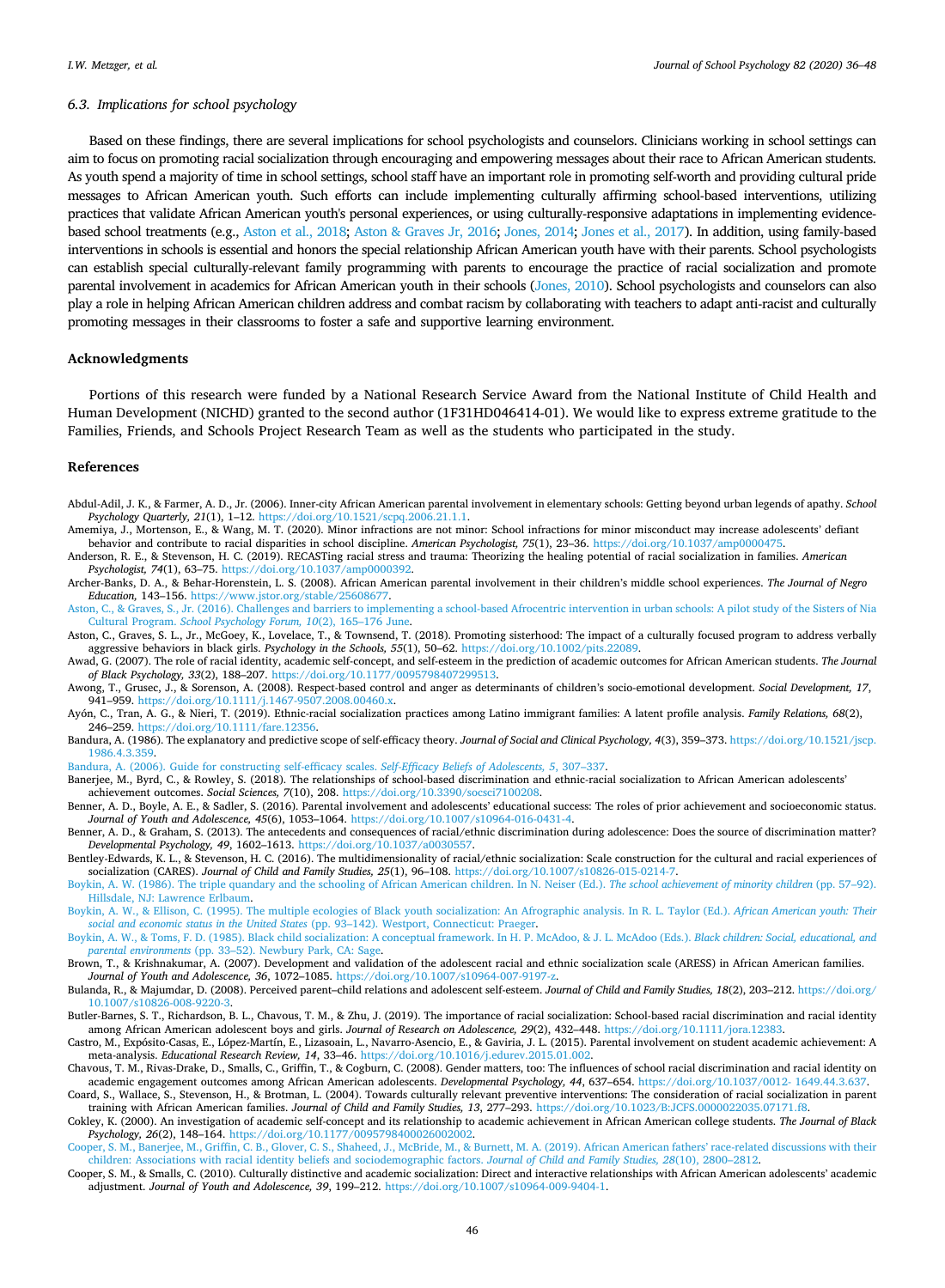- <span id="page-11-14"></span>Cooper, S. M., Smalls-Glover, C., Neblett, E. W., & Banks, K. H. (2015). Racial socialization practices among African American fathers: A profile-oriented approach. *Psychology of Men & Masculinity, 16*(1), 11–22. [https://doi.org/10.1037/a0035654.](https://doi.org/10.1037/a0035654)
- <span id="page-11-18"></span>Darensbourg, A. M., & Blake, J. J. (2014). Examining the academic achievement of black adolescents: Importance of peer and parental influences. *Journal of Black Psychology, 40*(2), 191–212. <https://doi.org/10.1177/0095798413481384>.
- <span id="page-11-16"></span>De Bruyn, E. H., Dekovic´, M., & Meijnen, G. W. (2003). Parenting, goal orientations, classroom behavior, and school success in early adolescence. *Journal of Applied Developmental Psychology, 24*, 393–412. [https://doi.org/10.1016/S0193-3973\(03\)00074-1](https://doi.org/10.1016/S0193-3973(03)00074-1).
- <span id="page-11-7"></span>Dotterer, A. M., & Wehrspann, E. (2016). Parent involvement and academic outcomes among urban adolescents: Examining the role of school engagement. *Educational Psychology, 36*, 812–830. <https://doi.org/10.1080/01443410.2015.1099617>.
- <span id="page-11-8"></span>Fives, A., Russell, D., Kearns, N., Lyons, R., Eaton, P., Canavan, J., & O'Brien, A. (2014). The association between academic self-beliefs and reading achievement among children at risk of reading failure. *Journal of Research in Reading, 37*(2), 215–232. <https://doi.org/10.1111/1467-9817.12025>.
- <span id="page-11-11"></span>Ford, D. Y., Harris, J. J., III, Tyson, C. A., & Frazier Trotman, M. (2002). Beyond deficit thinking: Providing access for gifted African American students. *Roeper Review, 24*(2), 52–58. [https://doi.org/10.1080/02783190209554129.](https://doi.org/10.1080/02783190209554129) Garcia Coll, C., Crnic, K., Lamberty, G., Wasik, B., Jenkins, R., Garcia, H., & McAdoo, H. (1996). An integrative model for the study of developmental competencies in
- <span id="page-11-27"></span>minority children. *Child Development, 67*, 1891–1914.<https://doi.org/10.1111/j.1467-8624.1996.tb01834.x>. [Garcia, T., & Pintrich, P. R. \(1994\). Regulating cognition and motivation in the classroom: The role of self-schemas and self-regulatory strategies. In D. Schunk, & B.](http://refhub.elsevier.com/S0022-4405(20)30034-0/rf0180)
- <span id="page-11-10"></span>Zimmerman (Eds.). *[Self-regulation of learning and performance: Issues and educational applications](http://refhub.elsevier.com/S0022-4405(20)30034-0/rf0180)* (pp. 127–153). Hillsdale, NJ: Lawrence Erlbaum.
- <span id="page-11-21"></span>Gaylord-Harden, N. K., Burrow, A. L., & Cunningham, J. A. (2012). A cultural-asset framework for investigating successful adaptation to stress in African American youth. *Child Development Perspectives, 6*(3), 264–271. <https://doi.org/10.1111/j.1750-8606.2012.00236.x>.
- <span id="page-11-0"></span>Gibbons, F. X., Gerrard, M., Cleveland, M. J., Wills, T. A., & Brody, G. (2004). Perceived discrimination and substance use in African American parents and their children: A panel study. *Journal of Personality and Social Psychology, 86*, 517–529. [https://doi.org/10.1037/0022-3514.86.4.517.](https://doi.org/10.1037/0022-3514.86.4.517)
- <span id="page-11-1"></span>Gray, D. L., Hope, E. C., & Matthews, J. S. (2018). Black and belonging at school: A case for interpersonal, instructional, and institutional opportunity structures. *Educational Psychologist, 53*(2), 97–113. [https://doi.org/10.1080/00461520.2017.1421466.](https://doi.org/10.1080/00461520.2017.1421466)
- <span id="page-11-29"></span>Green, C. L., Walker, J. M., Hoover-Dempsey, K. V., & Sandler, H. M. (2007). Parents' motivations for involvement in children's education: An empirical test of a theoretical model of parental involvement. *Journal of Educational Psychology, 99*(3), 532–544. <https://doi.org/10.1037/0022-0663.99.3.532>.
- <span id="page-11-3"></span>Greenberg, M. T., Weissberg, R. P., O'Brien, M. U., Zins, J. E., Fredericks, L., Resnick, H., & Elias, M. J. (2003). Enhancing school-based prevention and youth
- <span id="page-11-2"></span>development through coordinated social, emotional, and academic learning. *American Psychologist, 58*, 466–474.<https://doi.org/10.1037/0003-066X.58.6-7.466>. Griffin, C. B., Cooper, S. M., Metzger, I. W., Golden, A. R., & White, C. N. (2017). School racial climate and the academic achievement of African American high school students: The mediating role of school engagement. *Psychology in the Schools, 54*(7), 673–688. [https://doi.org/10.1002/pits.22026.](https://doi.org/10.1002/pits.22026)
- <span id="page-11-33"></span>Hare, B. R. (1977). Racial and socioeconomic variations in preadolescent area-specific and general self-esteem. *International Journal of Intercultural Relations, 1*(3), 31–51. [https://doi.org/10.1016/0147-1767\(77\)90018-9.](https://doi.org/10.1016/0147-1767(77)90018-9)
- <span id="page-11-41"></span>Harris-Britt, A., Valrie, C., Kurtz-Costes, B., & Rowley, S. (2007). Perceived racial discrimination and self-esteem in African American youth: Racial socialization as a protective factor. *Journal of Research on Adolescence, 17*(4), 669–682.<https://doi.org/10.1111/j.1532-7795.2007.00540.x>.
- <span id="page-11-40"></span>Henry, C. S., Robinson, L. C., Neal, R. A., & Huey, E. L. (2006). Adolescent perceptions of overall family system functioning and parental behaviors. *Journal of Child and Family Studies, 15*, 308–318. [https://doi.org/10.1007/s10826-006-9051-z.](https://doi.org/10.1007/s10826-006-9051-z)
- <span id="page-11-19"></span>Hill, K. A., & Roberts, D. D. (2019). Parent–adolescent communication and social impacts on Black American adolescents' academic well-being. *Journal of Child and Family Studies, 28*(11), 3207–3219. <https://doi.org/10.1007/s10826-019-01497-3>.
- <span id="page-11-17"></span>Hill, N. E., & Craft, S. A. (2003). Parent-school involvement and school performance: Mediated pathways among socioeconomically comparable African American and euro-American families. *Journal of Educational Psychology, 95*, 74–83.<https://doi.org/10.1037/0022-0663.95.1.74>.
- <span id="page-11-15"></span>Hill, N. E., & Tyson, D. (2009). Parental involvement in middle school: A meta-analytic assessment of the strategies that promote achievement. *Developmental Psychology, 45*(3), 740–763. <https://doi.org/10.1037/a0015362>.
- <span id="page-11-30"></span>Hoover-Dempsey, K. V., & Sandler, H. (1997). Why do parents become involved in their children's education? *Review of Educational Research, 67*, 3–42. [https://doi.](https://doi.org/10.3102/00346543067001003) [org/10.3102/00346543067001003.](https://doi.org/10.3102/00346543067001003)
- <span id="page-11-31"></span><span id="page-11-28"></span>[Hoover-Dempsey, K. V., & Sandler, H. M. \(1995\). Parental involvement in children's education: Why does it make a difference?](http://refhub.elsevier.com/S0022-4405(20)30034-0/rf0250) *Teachers College Record, 95*, 310–331. Hoover-Dempsey, K. V., & Sandler, H. M. (2005). *[Final performance report for OERI Grant # R305T010673: The social context of parental involvement: A path to enhanced](http://refhub.elsevier.com/S0022-4405(20)30034-0/rf0255) achievement. Presented to project monitor.* [Institute of Education Sciences, U.S. Department of Education](http://refhub.elsevier.com/S0022-4405(20)30034-0/rf0255).
- <span id="page-11-22"></span>Hughes, D. (2003). Correlates of African American and Latino parents' messages to children about ethnicity and race: A comparative study of racial socialization. *American Journal of Community Psychology, 31*, 15–33. [https://doi.org/10.1023/A:1023066418688.](https://doi.org/10.1023/A:1023066418688)
- <span id="page-11-32"></span>Hughes, D., & Chen, L. (1997). When and what parents tell children about race: An examination of race-related socialization in African American families. *Applied Developmental Science, 1*, 200–214. [https://doi.org/10.1023/A:1023066418688.](https://doi.org/10.1023/A:1023066418688)
- <span id="page-11-25"></span>Hughes, D., & Johnson, D. (2001). Correlates in children's experiences of parents' racial socialization behaviors. *Journal of Marriage and Family, 63*, 981–995. [https://](https://doi.org/10.1111/j.1741-3737.2001.00981.x) [doi.org/10.1111/j.1741-3737.2001.00981.x.](https://doi.org/10.1111/j.1741-3737.2001.00981.x)
- <span id="page-11-5"></span>Hughes, D., Rodriguez, J., Smith, E. P., Johnson, D., & Stevenson, H. C. (2006). Parents' ethnic/racial socialization practices: A review of research and directions for future study. *Developmental Psychology, 45*, 747–770. [https://doi.org/10.1037/0012-1649.42.5.747.](https://doi.org/10.1037/0012-1649.42.5.747)
- <span id="page-11-35"></span>Hughes, D., Witherspoon, D., Rivas-Drake, D., & West-Bey, N. (2009). Received ethnic/racial socialization messages and youth's academic and behavioral outcomes: Examining the mediating role of ethnic identity and self-esteem. *Cultural Diversity and Ethnic Minority Psychology, 15*(2), 112-124. https://doi.org/10.1037/a001550
- <span id="page-11-4"></span>Jeynes, W. (2005). The effects of parental involvement on the academic achievement of African American youth. *The Journal of Negro Education, 74*, 260–274. [https://](https://www.jstor.org/stable/40027432) istor.org/stable/40027 Jones, J., Lee, L., Zigarelli, J., & Nakagawa, Y. (2017). Culturally responsive adaptations in evidence-based treatment: The impact on client satisfaction. *Contemporary*
- <span id="page-11-43"></span>*School Psychology, 21*(3), 211–222. <https://doi.org/10.1007/s40688-016-0118-6>. [Jones, J. M. \(2010\). Culturally diverse families: Enhancing home-school relationships.](http://refhub.elsevier.com/S0022-4405(20)30034-0/rf0295) *NASP Communique Handout, 38*(6), 1–6.
- <span id="page-11-44"></span><span id="page-11-42"></span>[Jones, J. M. \(2014\). Best practices in providing culturally responsive interventions. In A. Thomas, & P. Harrison \(Eds.\).](http://refhub.elsevier.com/S0022-4405(20)30034-0/rf0300) *Best practices in school psychology* (pp. 49–60).
- [\(6th ed.\). Bethesda, MD: National Association of School Psychologists.](http://refhub.elsevier.com/S0022-4405(20)30034-0/rf0300) Jung, T., & Wickrama, K. (2008). An introduction to latent class growth analysis and growth mixture modeling. *Social and Personality Psychology Compass, 2*(1),
- <span id="page-11-13"></span>302–317. [https://doi.org/10.1111/j.1751-9004.2007.00054.x.](https://doi.org/10.1111/j.1751-9004.2007.00054.x)
- <span id="page-11-12"></span>Kay, J. S., Shane, J., & Heckhausen, J. (2016). High-school predictors of university achievement: Youths' self-reported relationships with parents, beliefs about success, and university aspirations. *Journal of Adolescence, 53*, 95–106.<https://doi.org/10.1016/j.adolescence.2016.08.014>.
- <span id="page-11-34"></span>Kelley, R. M., Denny, G., & Young, M. (1997). Abbreviated Hare self-esteem scale: Internal consistency and factor analysis. *American Journal of Health Studies, 13*(4), 180–186. [https://search.proquest.com/docview/210477798?accountid=14537.](https://search.proquest.com/docview/210477798?accountid=14537)
- <span id="page-11-36"></span>Lee, S., Kushner, J., & Cho, S. (2007). Effects of parent's gender, child's gender, and parental involvement on the academic achievement of adolescents in single parent families. *Sex Roles, 56*(3), 149–157. [https://doi.org/10.1007/s11199-006-9157-1.](https://doi.org/10.1007/s11199-006-9157-1)
- <span id="page-11-24"></span>[Lesane-Brown, C., Brown, T., Caldwell, C., & Sellers, R. \(2005\). The comprehensive race socialization inventory.](http://refhub.elsevier.com/S0022-4405(20)30034-0/rf0325) *Journal of Black Studies, 36*, 163–190.
- <span id="page-11-9"></span>Li, Y., & Lerner, R. M. (2011). Trajectories of school engagement during adolescence: Implications for grades, depression, delinquency, and substance use. *Developmental Psychology, 47*, 233–247. [https://doi.org/10.1037/a0021307.](https://doi.org/10.1037/a0021307)
- <span id="page-11-37"></span>[Magidson, J., & Vermunt, J. \(2004\). Latent class models. In D. W. Kaplan \(Ed.\).](http://refhub.elsevier.com/S0022-4405(20)30034-0/rf0335) *The sage handbook of quantitative methodology for the social sciences* (pp. 175–198). [Thousand Oaks, CA: Sage.](http://refhub.elsevier.com/S0022-4405(20)30034-0/rf0335)
- <span id="page-11-23"></span>Marshall, S. (1995). Ethnic socialization of African American children: Implications for parenting, identity development, and academic achievement. *Journal of Youth and Adolescence, 24*, 377–396. [https://doi.org/10.1007/BF01537187.](https://doi.org/10.1007/BF01537187)
- <span id="page-11-20"></span>McKay, M. M., Atkins, M. S., Hawkins, T., Brown, C., & Lynn, C. J. (2003). Inner-City African American parental involvement in children's schooling: Racial socialization and social support from the parent community. *American Journal of Community Psychology, 32*, 107–114. <https://doi.org/10.1023/A:1025655109283>. [McLachlan, G., & Peel, D. \(2000\).](http://refhub.elsevier.com/S0022-4405(20)30034-0/rf0350) *Finite mixture models.* New York, NY: Wiley.
- <span id="page-11-39"></span><span id="page-11-26"></span>Murry, V. M., Berkel, C., Brody, G. H., Miller, S. J., & Chen, Y. F. (2009). Linking parental socialization to interpersonal protective processes, academic self-presentation, and expectations among rural African American youth. *Cultural Diversity and Ethnic Minority Psychology, 15*(1), 1.<https://doi.org/10.1037/a0013180>. Muthén, L. K., & Muthén, B. (2018). *[Mplus. The comprehensive modelling program for applied researchers: user's guide, 5](http://refhub.elsevier.com/S0022-4405(20)30034-0/rf4380)*.
- <span id="page-11-38"></span><span id="page-11-6"></span>Neblett, E. W., Philip, C. L., Cogburn, C. D., & Sellers, R. M. (2006). African American adolescents' discrimination experiences and academic achievement: Racial